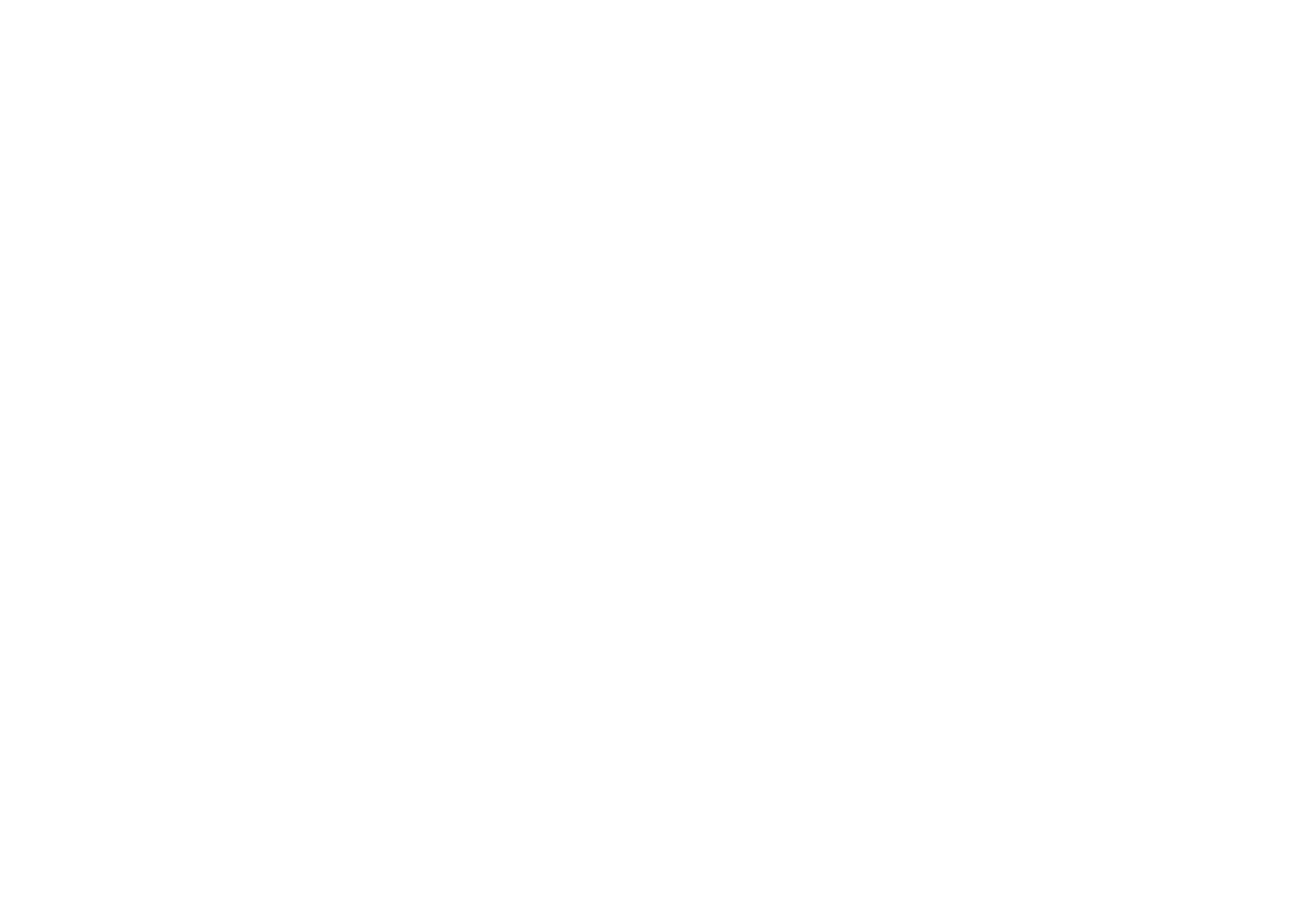

# User Manual

(Version number: 1609V02)

# $C\epsilon$

Additel Corporation.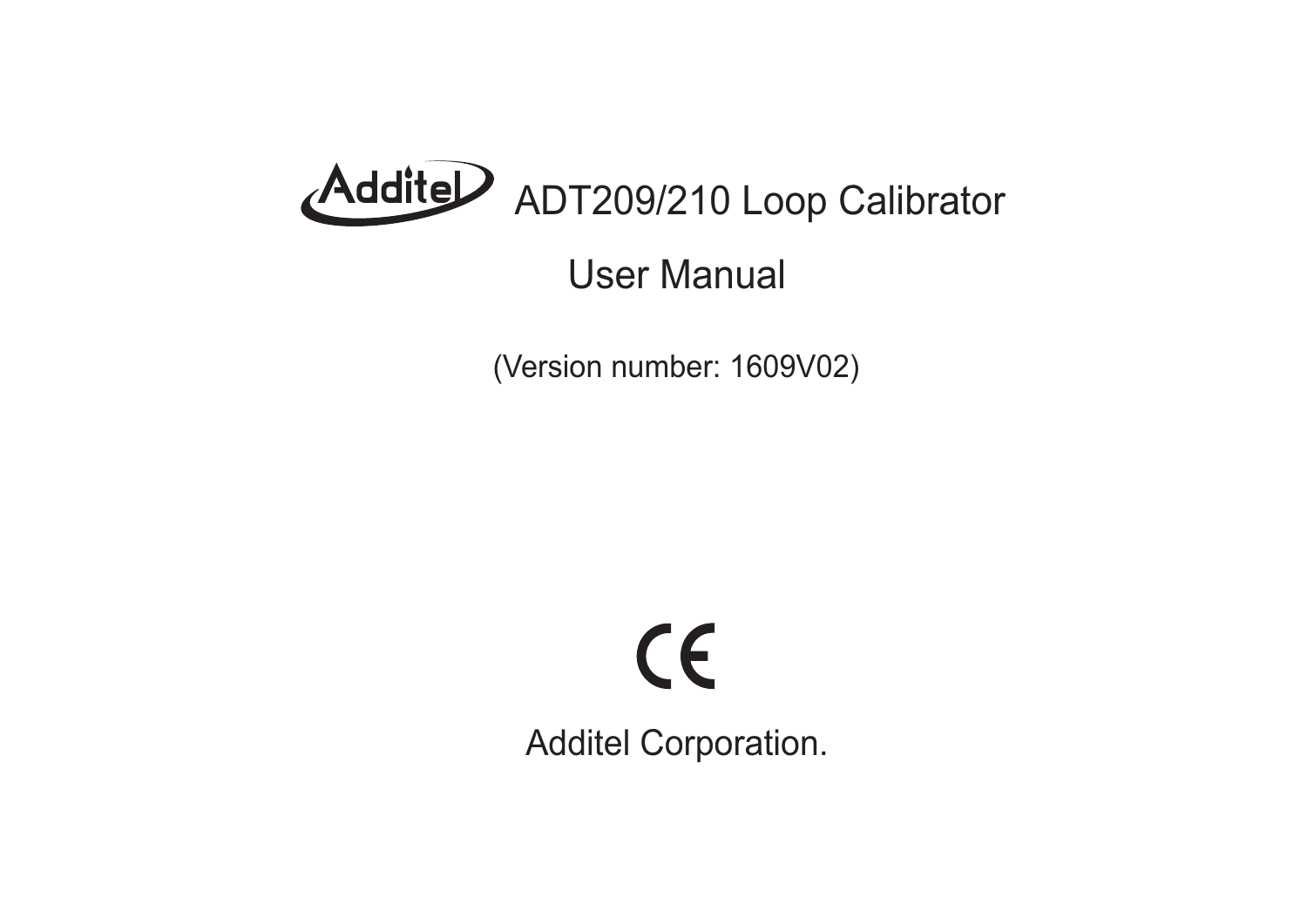# **Statement**

This manual is applicable to the ADT209/210 loop calibrator designed and produced by the Additel Corporation. This manual is written in English. If there are any discrepancy in the content of different language versions, the English version shall prevail. This manual subject to change without prior notice.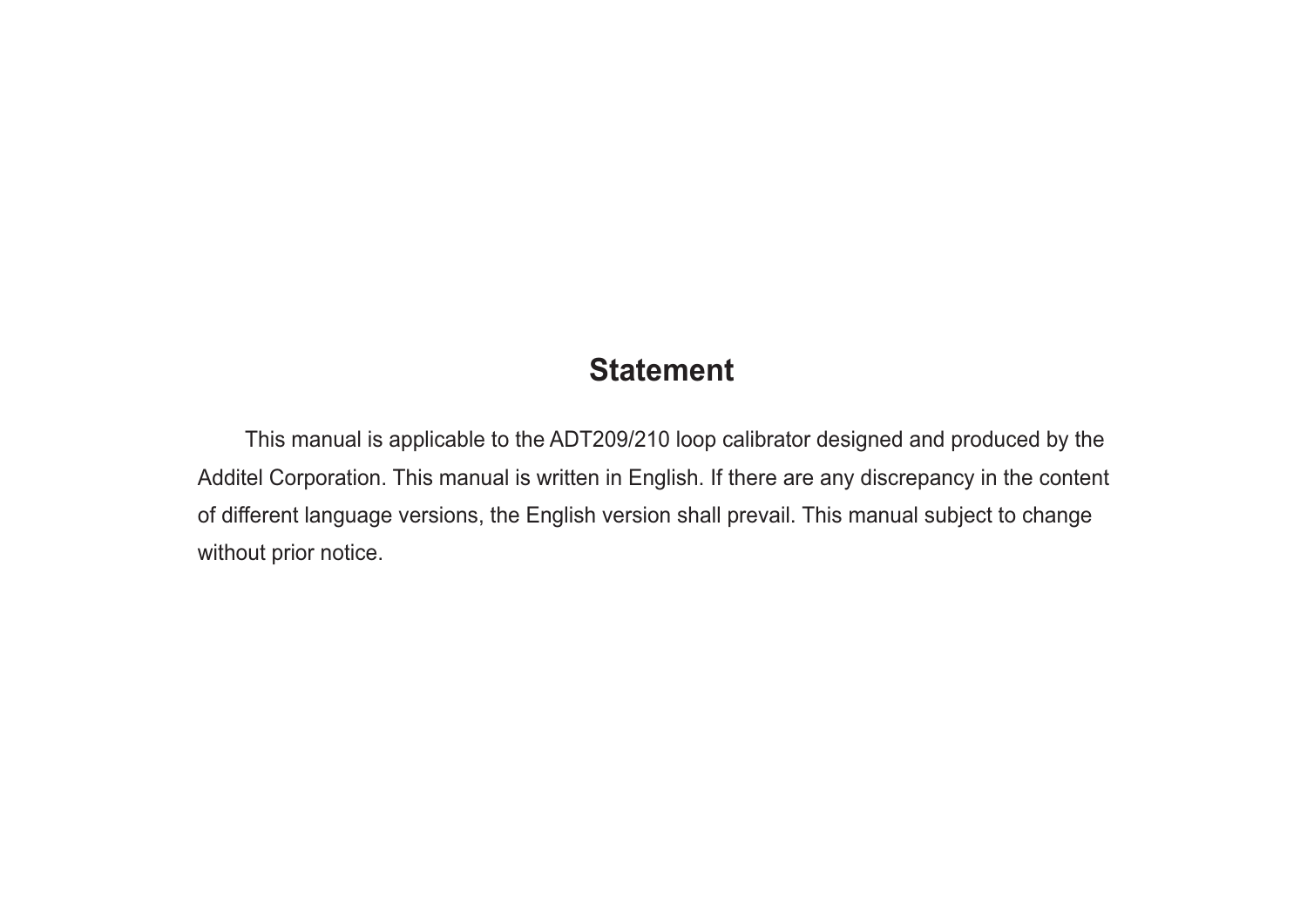

# CONTENTS

| 7. Main Function Operation <b>CONSTRAINER IN A SET A SET A SET A</b> SERIES STATE THE SERIES STATE STATE STATE STATE S                                                                                                                   |
|------------------------------------------------------------------------------------------------------------------------------------------------------------------------------------------------------------------------------------------|
|                                                                                                                                                                                                                                          |
|                                                                                                                                                                                                                                          |
|                                                                                                                                                                                                                                          |
|                                                                                                                                                                                                                                          |
|                                                                                                                                                                                                                                          |
|                                                                                                                                                                                                                                          |
| 7.5.2 Function Selection <b>Construction</b> Selection <b>Construction</b> Selection Construction Construction Construction Construction Construction Construction Construction Construction Construction Construction Construction Cons |
|                                                                                                                                                                                                                                          |
|                                                                                                                                                                                                                                          |
|                                                                                                                                                                                                                                          |
|                                                                                                                                                                                                                                          |
|                                                                                                                                                                                                                                          |
|                                                                                                                                                                                                                                          |
|                                                                                                                                                                                                                                          |
|                                                                                                                                                                                                                                          |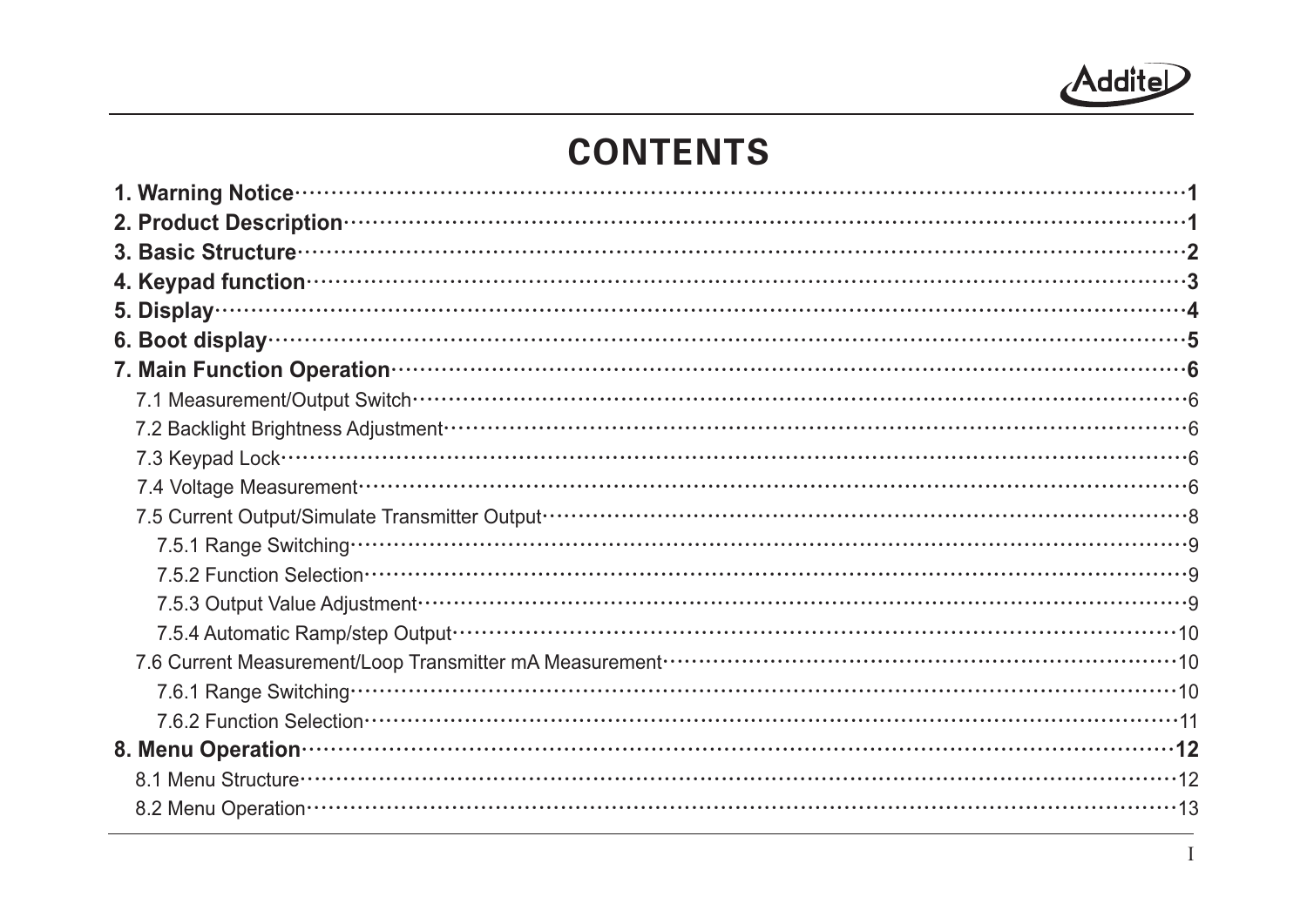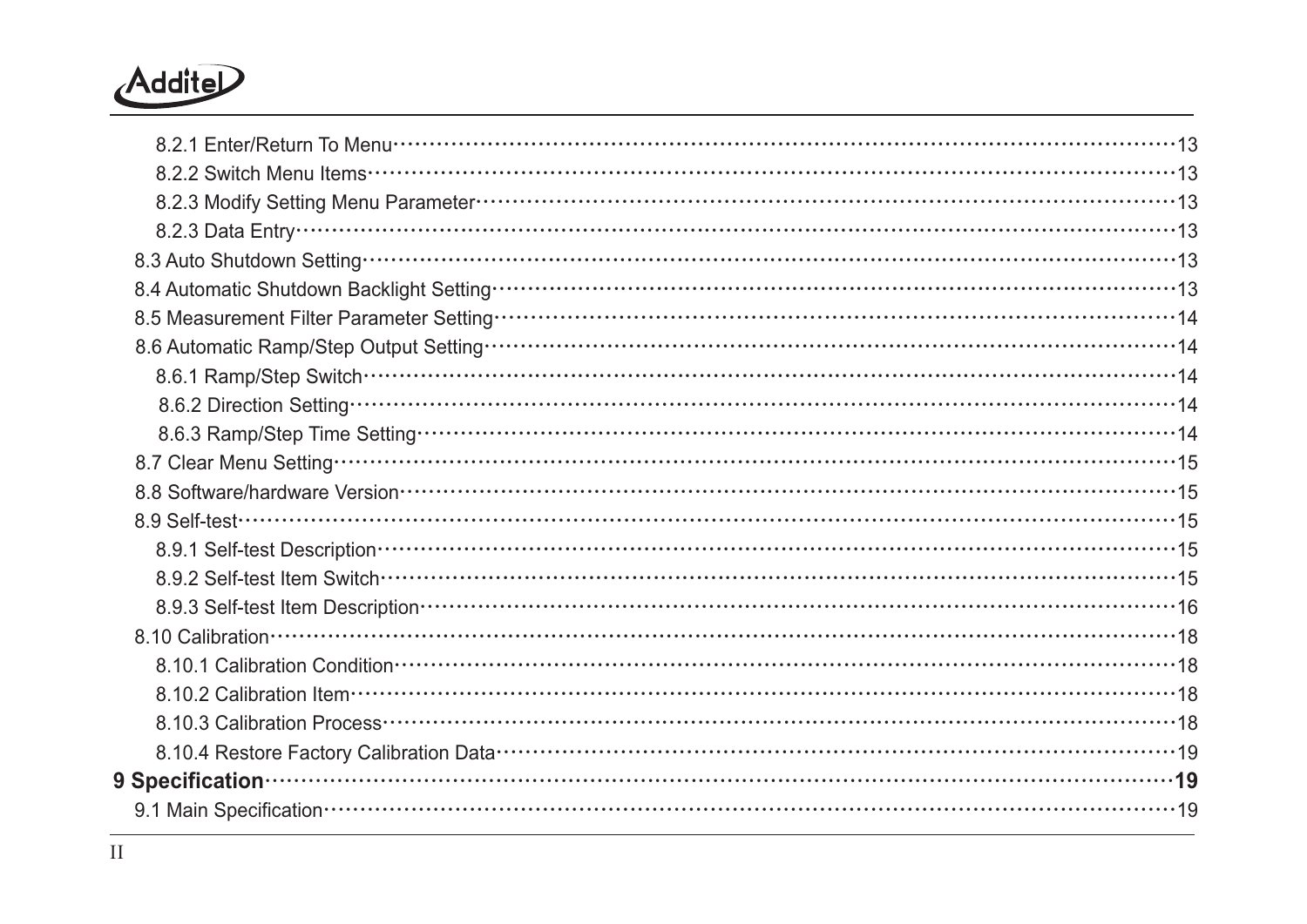# Addite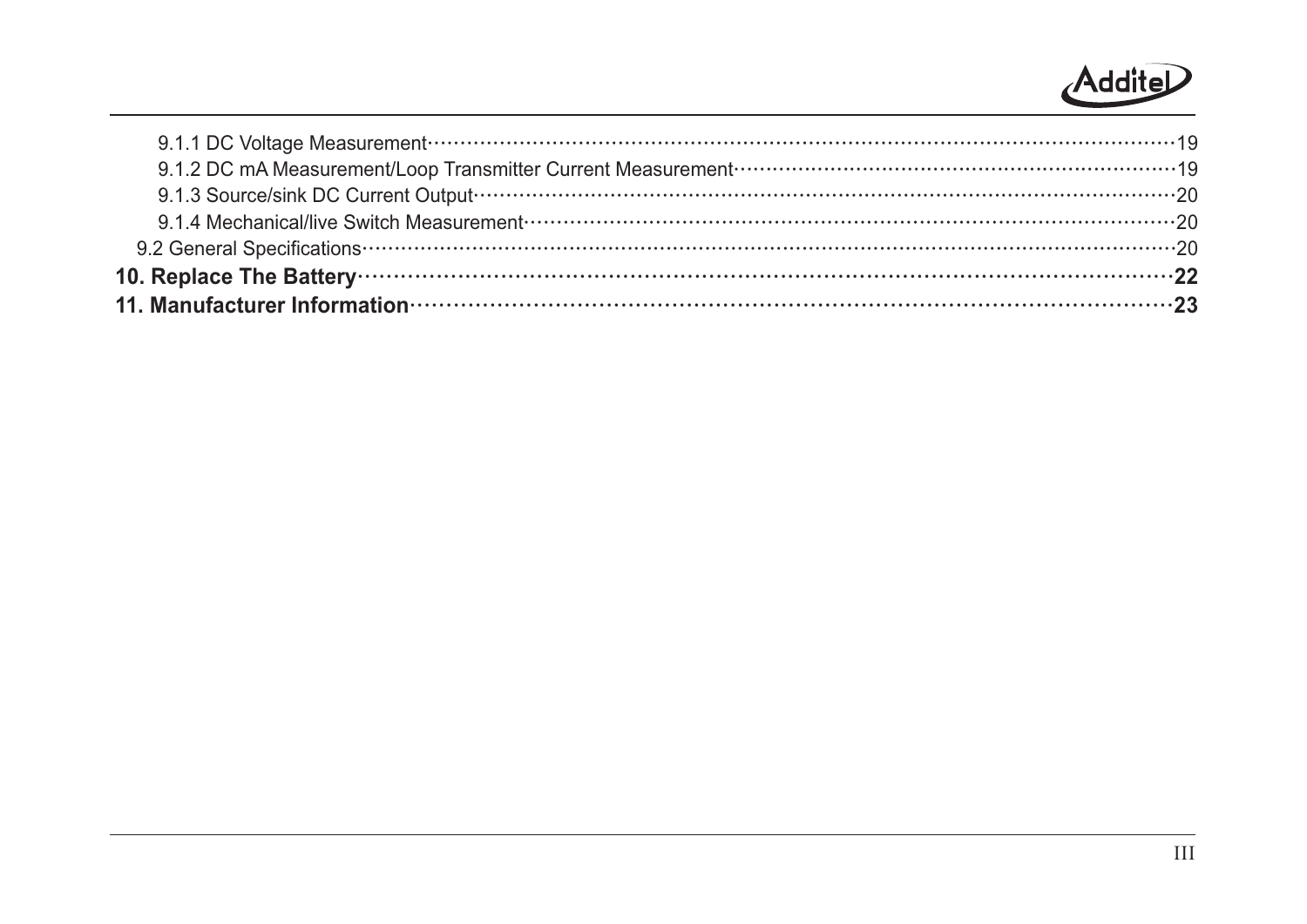

#### **I. Warning Notice**

- ◆ Before using this instrument, please make sure you have read and understand the user manual.
- ◆ Inspect the calibrator for any damages before use.
- ◆ Do not apply more than 30V between any two terminals or between any terminal and ground.
- ◆ When using the calibrator to measure or output the correct wiring, mode and range must be used.
- ◆ To avoid any potential damage to other devices when testing, please adjust the calibrator to the correct mode before connecting the test leads.
- ◆ Replace the batteries as soon as the battery symbol flashes.
- ◆ Before removing the battery door, remove all test leads from the calibrator.

#### 2. Product Description

ADT209/210 is a multi-function, durable, hand-held loop calibrator. This calibrator offers six primary functions: current output, analog transmitter output, voltage measurement, switch measurement, transmitter loop measurement, and current measurement. Each unit comes in a compact, ergonomic design such that the calibrator can be operated easily with one hand. The large, high contrast VA screen clearly displays the results. Each unit comes standard with an IP54 rating.

The ADT209 provides 0.03%RD accuracy, while the ADT210 provides higher accuracy as 0.01%RD.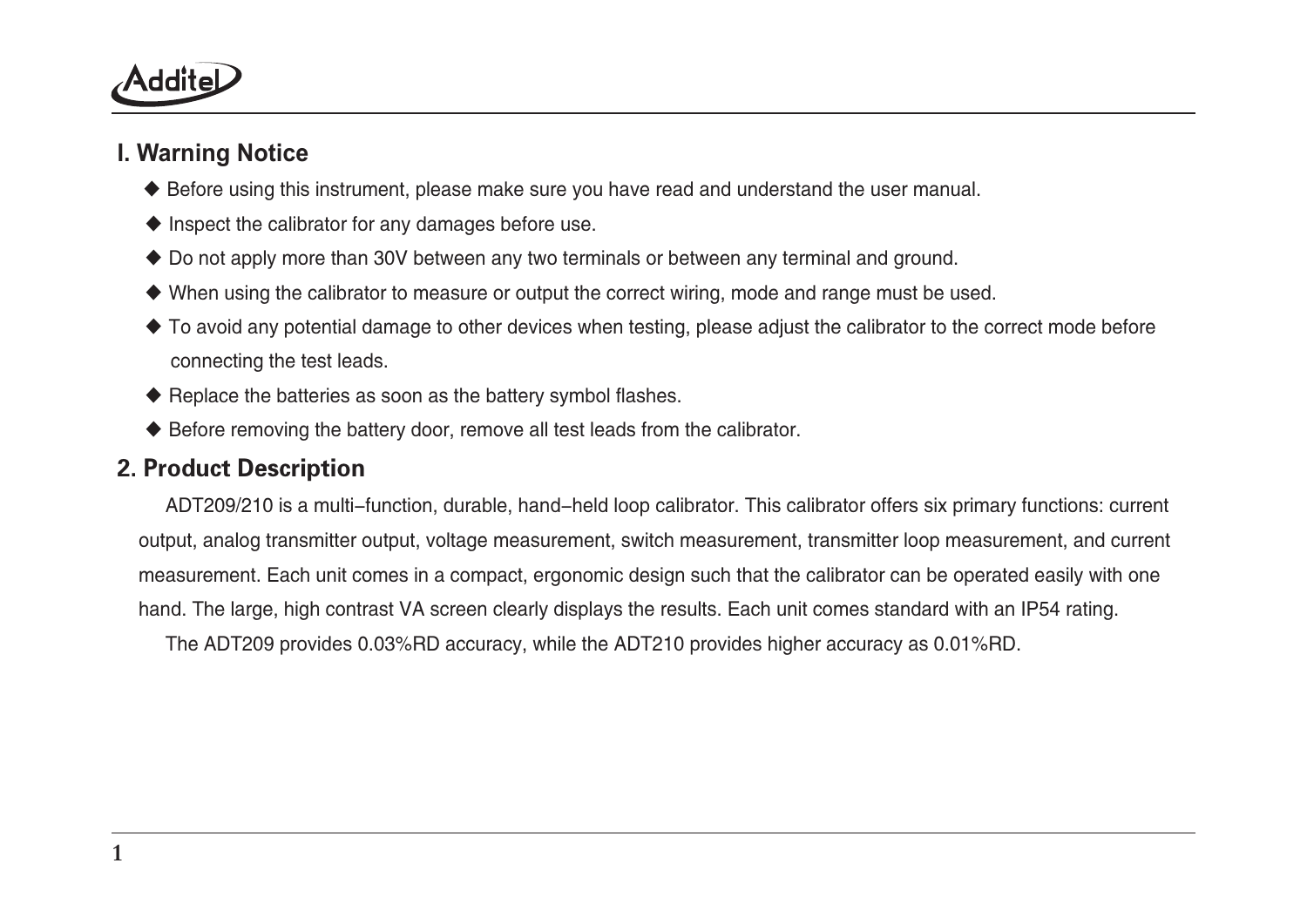

#### **3. Basic Structure**

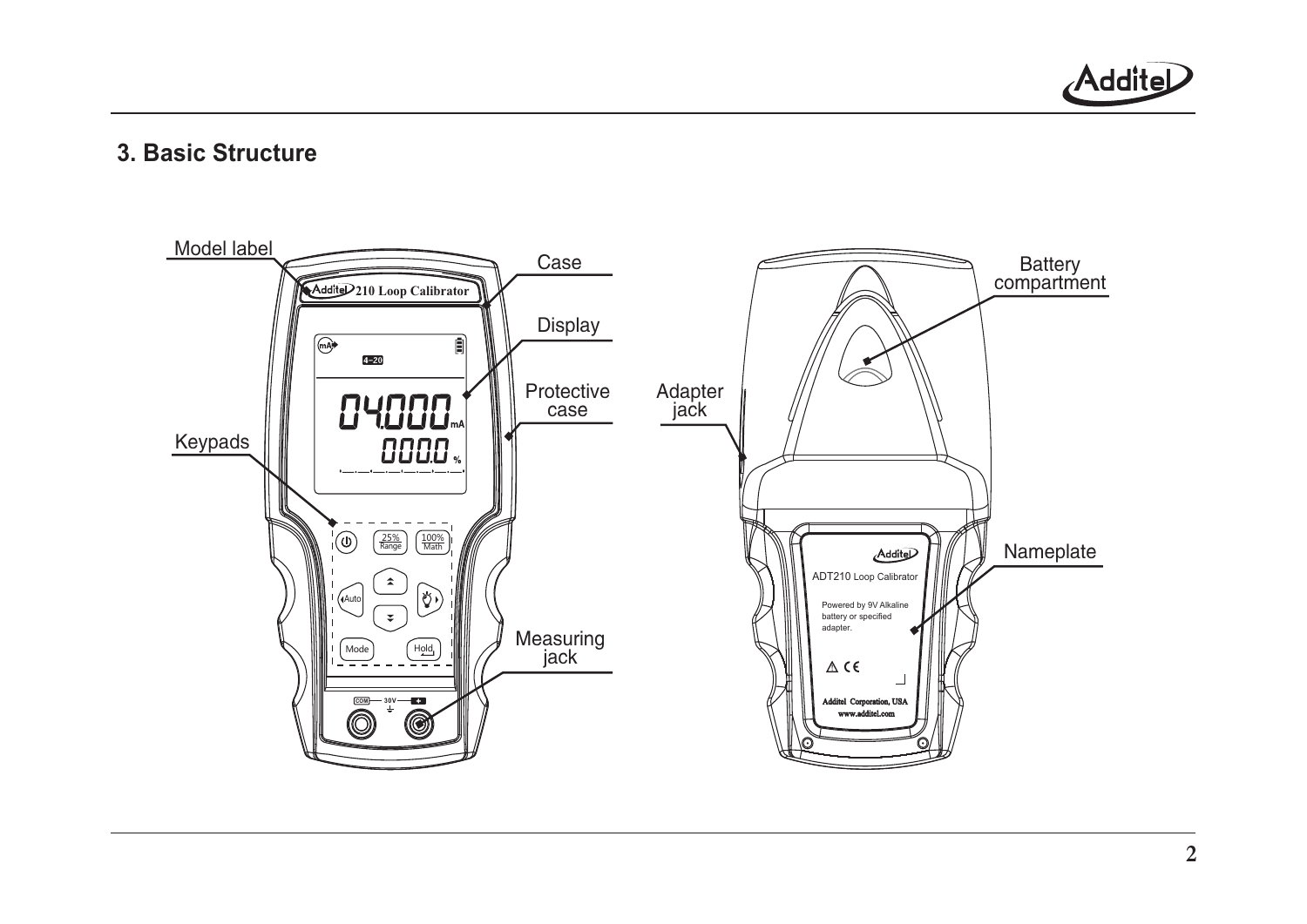

# **4. Keypad function**

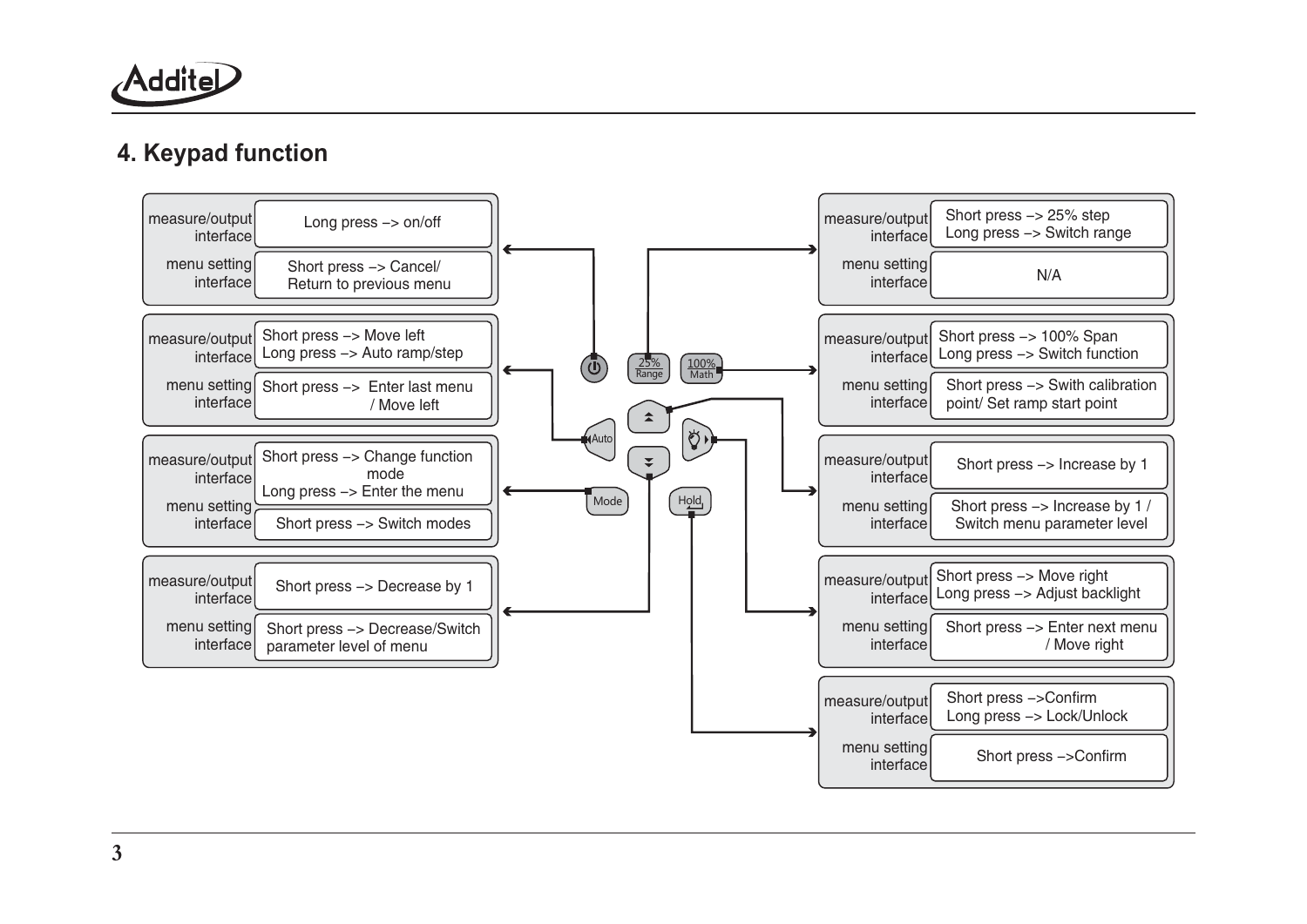

#### **5. Display**

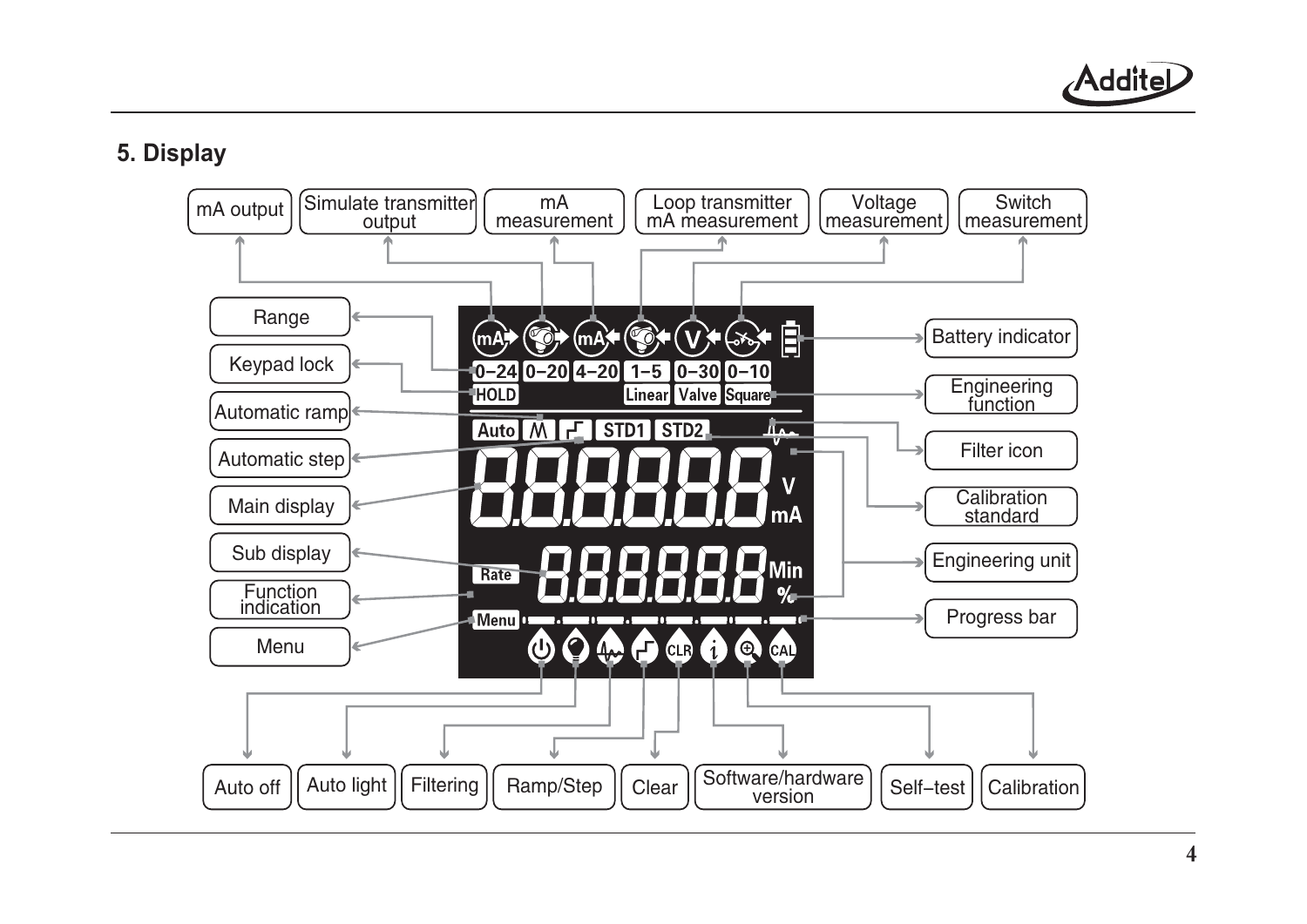

# **6. Boot display**

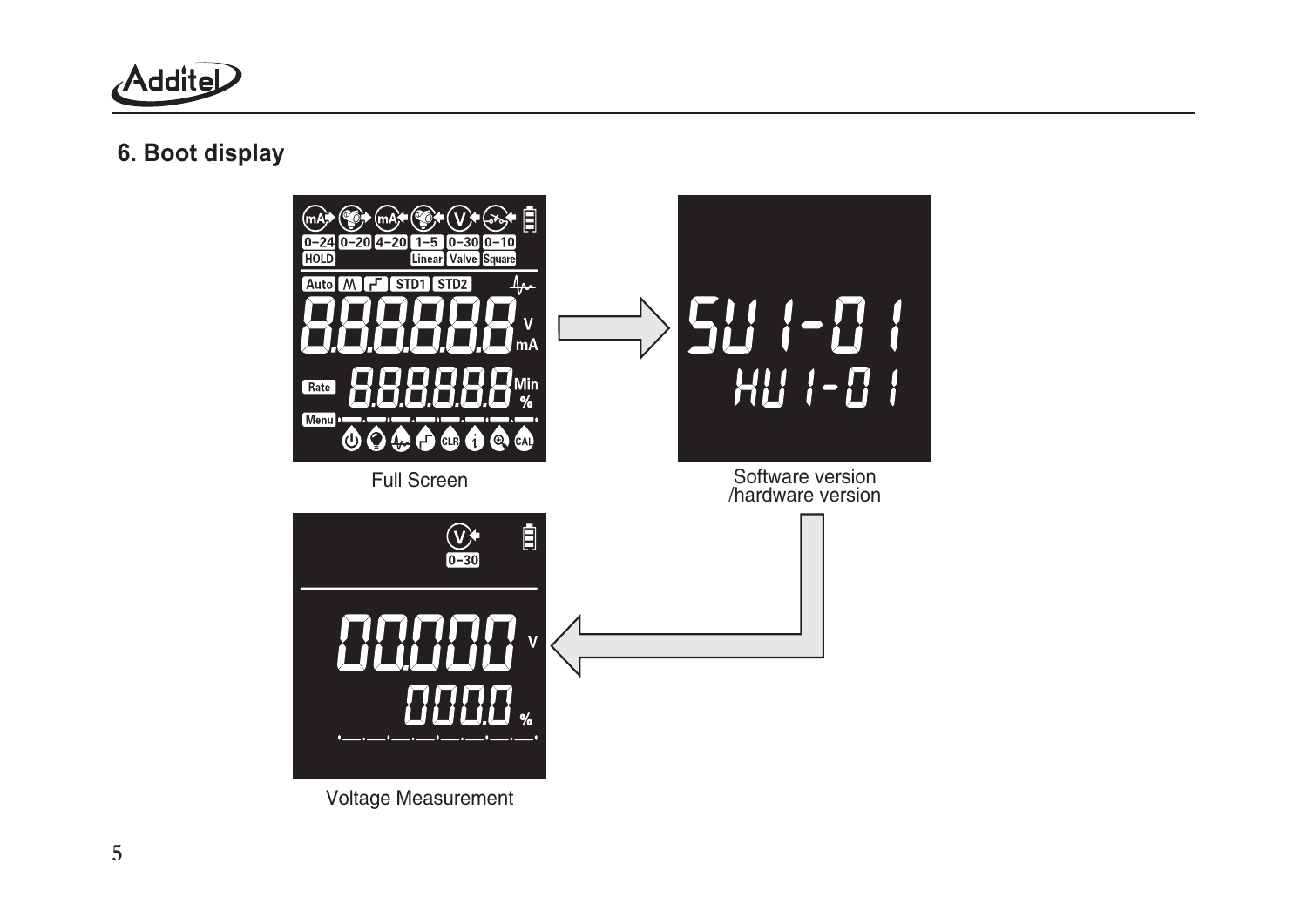

## **7. Main Function Operation**

#### **7.1 Measurement/Output Switch**

ADT209 and ADT210 provide the following functions:

- ◆Voltage Measurement
- ◆Switch measure
- ◆ Current output
- ◆ Simulate transmitter output
- ◆Current measurement
- ◆Loop transmitter current measurement

In the measurement/output interface, you can press [ <sup>Mode</sup> ] to switch through above functions.

#### **7.2 Backlight Brightness Adjustment**

In any non-input screen, you can press and hold  $\langle \breve{\psi} \rangle$  to adjust backlight brightness(3-level brightness adjustment).

#### **7.3 Keypad lock**

In the measurement/output interface, you can press and hold  $\mid$  <code>Hold,</code>  $\mid$  to lock/unlock the keypad.

#### **7.4 Voltage Measurement**

Voltage measurement interface can simultaneously display **voltage measurement value and percentage of range**, you

can press and hold  $\left(\frac{25\%}{\text{Range}}\right)$  to switch the current range, the voltage measurement has 3 ranges:

- $\Box$  $\triangleq 0$  ~ 30V (0% ~ 100%) [default]
- $\Box$  $*1V \sim 5V (0\% \sim 100\%)$
- $\Box$  $\triangleq$  0 ~ 10V (0% ~ 100%)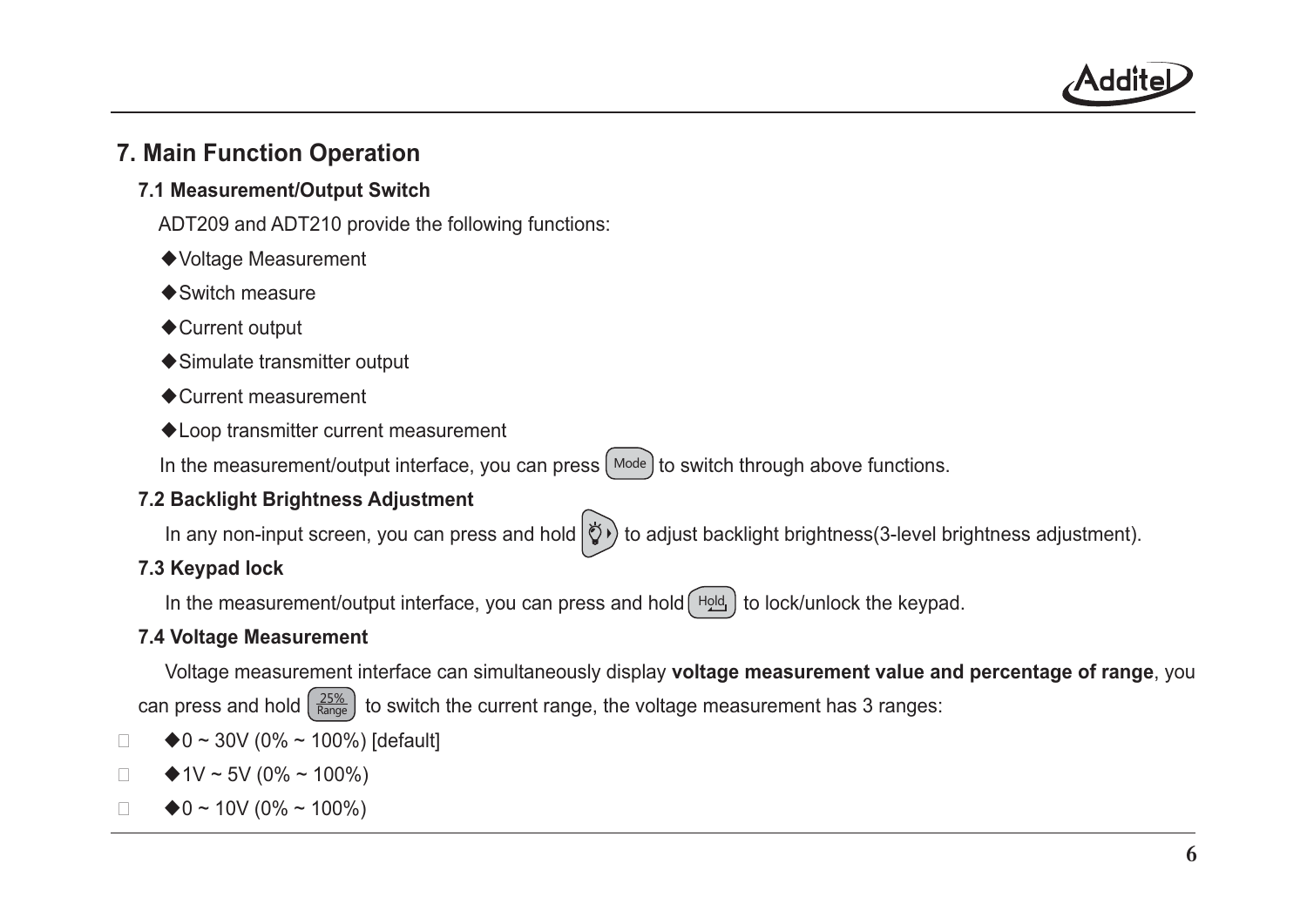



Fig 7.1 Voltage Measurement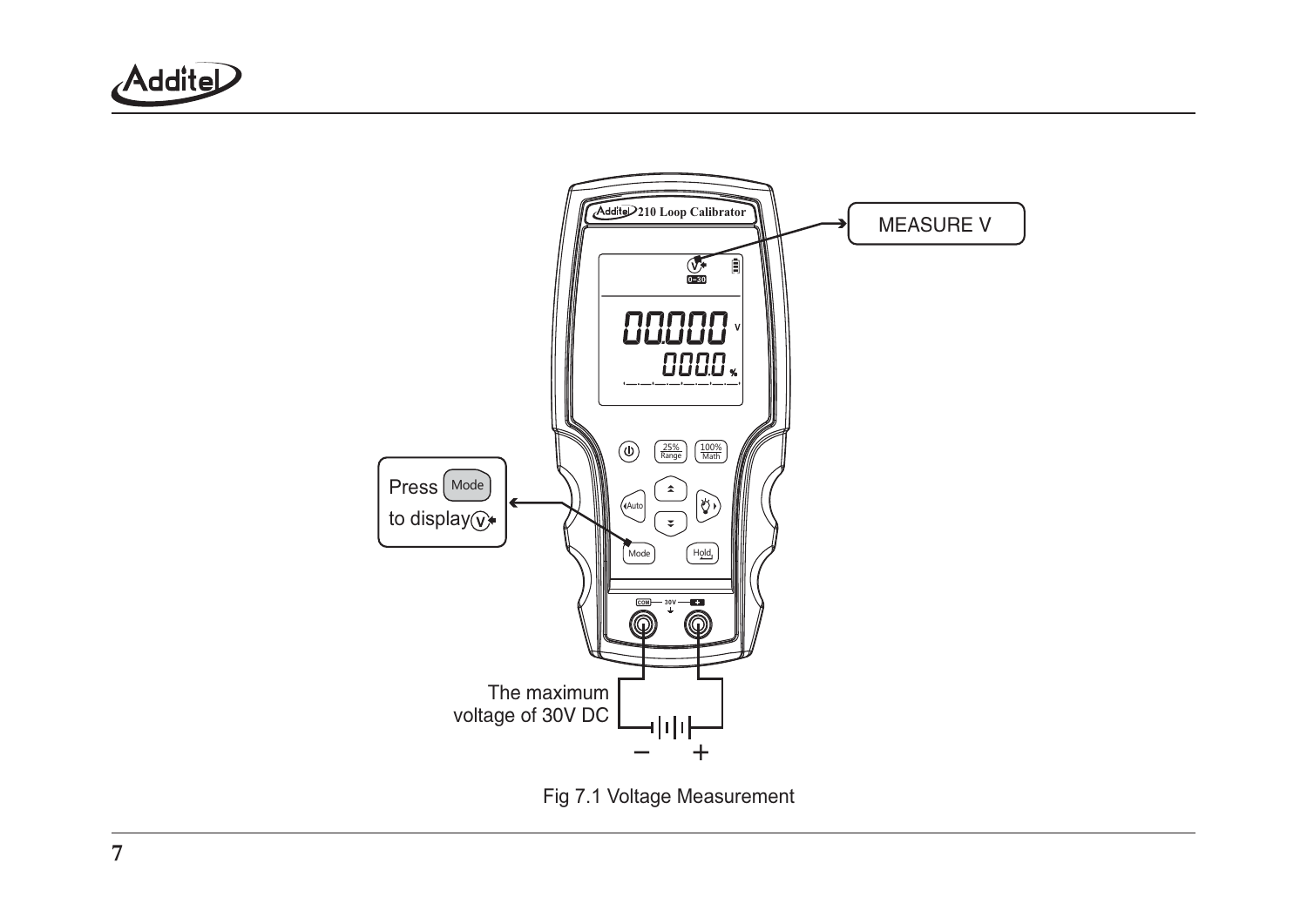

#### **7.5 Current Output/Simulate Transmitter Output**

In current output mode (As Fig 7.2), the calibrator supplies DC current with loop power.In simulate transmitter mode ( As Fig 7.3), the calibrator simulates a two-wire transmitter that has external power supply.

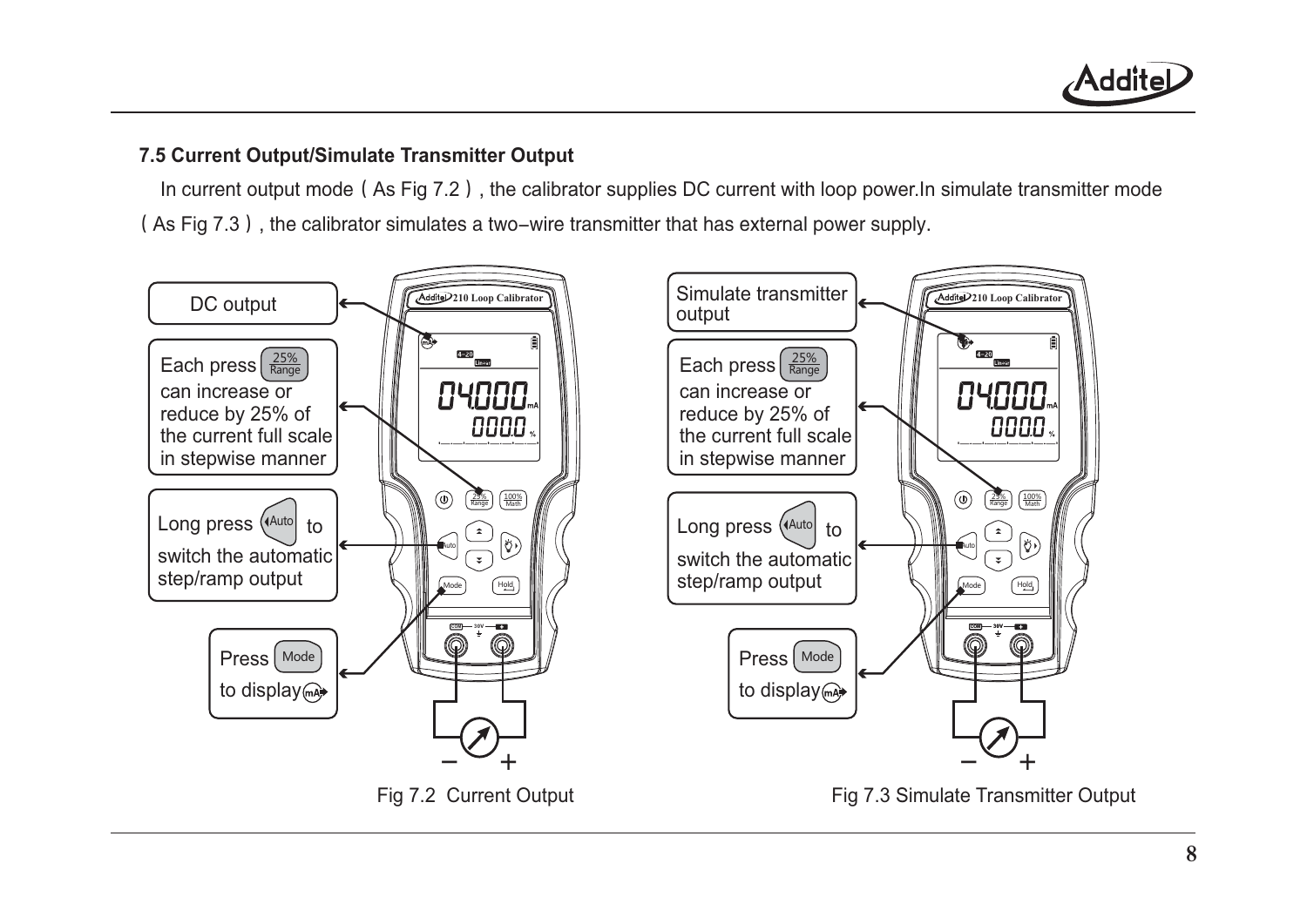

#### **7.5.1 Range Switching**

In the **current output/simulate transmitter output** interface, you can press and hold  $\left(\frac{25\%}{\text{Range}}\right)$  key to switch the current range. **Current output/simulate transmitter output** has 3 ranges:

- --◆  $4 \sim 20$ mA (0% ~ 100%) [default]
- -- $\triangleq 0$  ~ 20mA (0% ~ 100%)
- -- $\triangleq 0 \sim 24$ mA (0% ~ 100%)

#### **7.5.2 Function Selection**

In the **current output/simulate transmitter output** interface, you can long press $\left(\frac{100\%}{\text{Math}}\right)$ to switch the percentage calculation. Current output/simulate transmitter output provides three calculation functions:

- --◆ Linear, [default] Linear
- ◆ Square Square --
- --◆ Valve

#### **7.5.3 Output Value Adjustment**

**Valve** 

In the **current output/simulate transmitter output** interface, you can press $\frac{25\%}{\text{Range}}$  to adjust the output value by 25% of current range. You can press  $[\frac{100\%}{\sf Math}]$  key to output 0% and 100% of full scale. Press $(\texttt{\;=}\,)$ key or $(\texttt{\;=}\,)$ key to adjust by an integer by 1mA.

You can press<sup>((Auto</sup>l key or  $| \mathbb{Q}$  ) key, the cursor will blink in the main display. Press (भाषा or  $| \mathbb{Q}$  ) to adjust the position of the cursor. Press  $\frown$   $\frown$  or  $\frown$   $\grown$  to increase or decrease the value.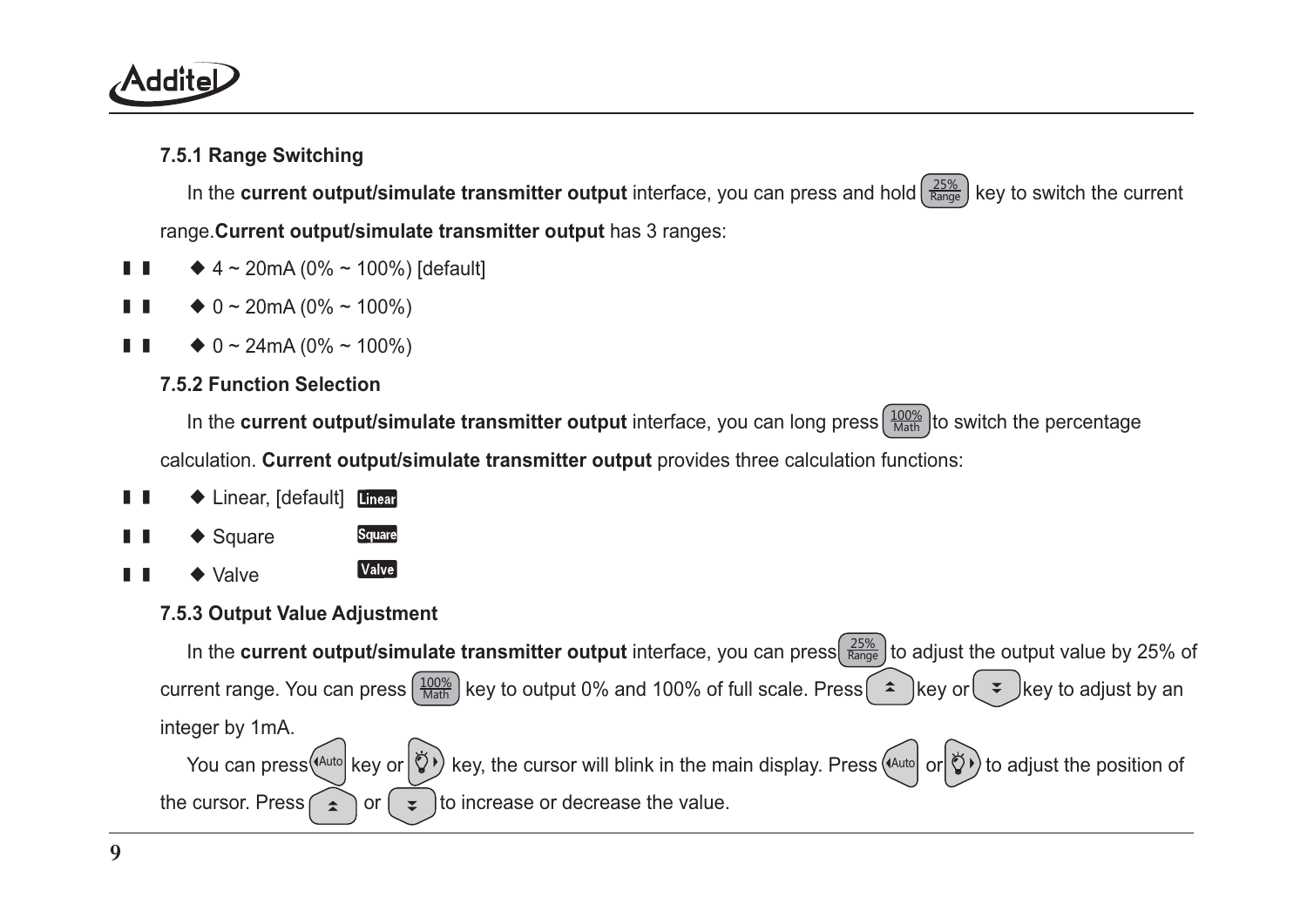

#### **7.5.4 Automatic Ramp/Step Output**

In the current output/simulate transmitter output function, you can press and hold <sup>((Auto</sup>|key to select **auto ramp/automatic step** output. Press andhold $\left(\frac{100\%}{\mathsf{Math}}\right)$ key to switch output function. Long press $\left(\frac{25\%}{\text{Range}}\right)$  key to switch range and press  $\left(\frac{100\%}{\text{Math}}\right)$  key to select a starting point. <u>25%</u><br>Range

You can press∫ нѹа, |key to start output, and press again( н<u>ѹ</u> key to pause the output. Press ( $\Phi$ ) to exit **automatic ramp/ automatic step** menu.

#### **7.6 Current Measurement/Loop Transmitter mA Measurement**

Loop transmitter mA measurement provides 24V loop power, and also can measure the current value in the loop. In this mode (As Fig 7.4), the circuit power has series resistor greater than  $250\Omega$ , which can be compatible with HART devices without using external resistor.

#### **7.6.1 Range Switching**

In the **current measuring/loop transmitter mA measurement** interface, long press $[\frac{25\%}{\mathsf{Range}}]$ key to switch current range. The  $\textsf{current}$ 



Fig 7.4 Loop Transmitter Current Measurement Configuration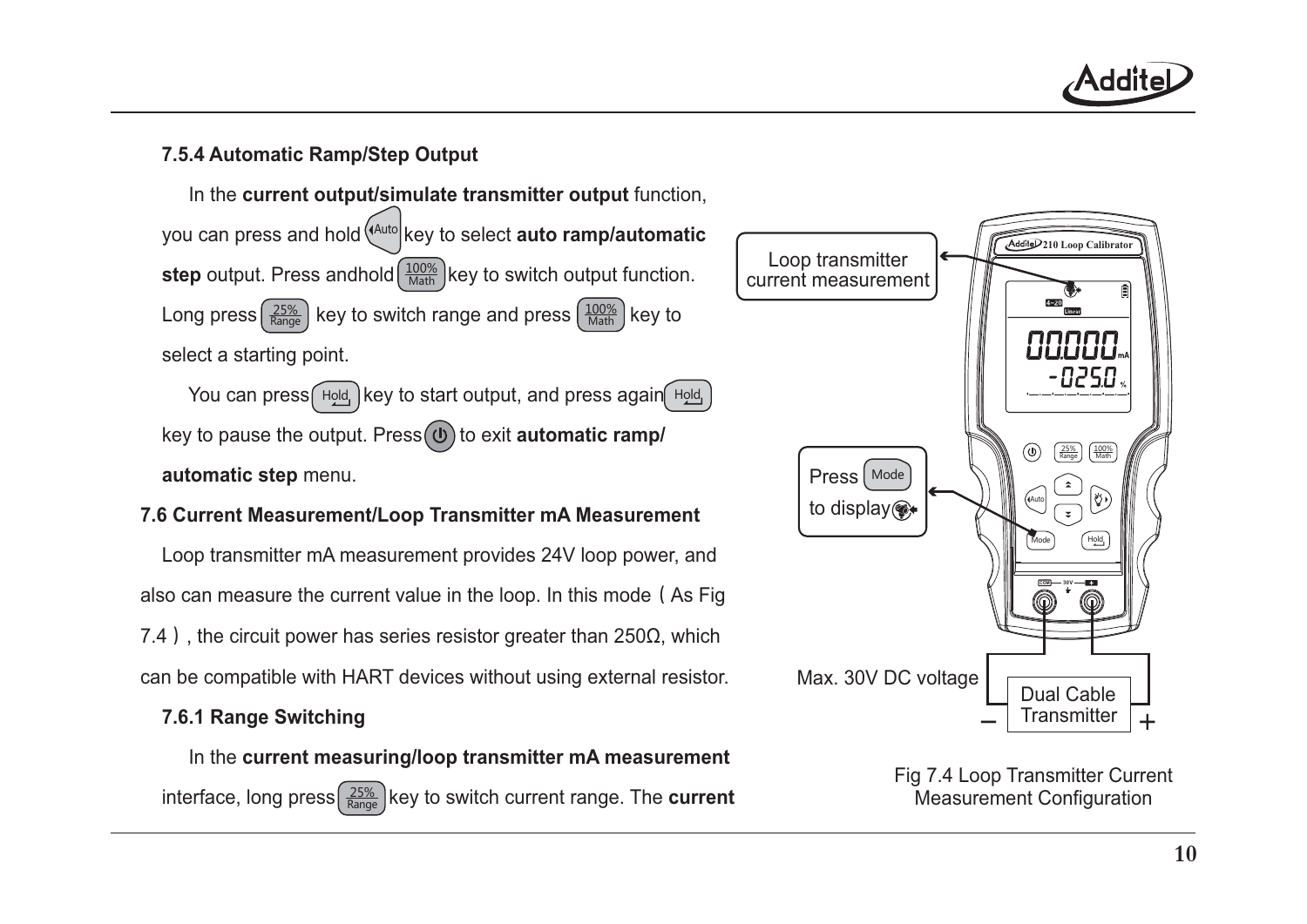

**measurement/loop transmitter mA measurement** has three ranges:

- --◆  $4 \sim 20$ mA (0% ~ 100%) [default]
- -- $\triangleq 0$  ~ 20mA (0% ~ 100%)
- -- $\triangleq 0$  ~ 24mA (0% ~ 100%)

#### **7.6.2 Function Selection**

In the **current measuring/loop transmitter mA measurement** interface, long press  $\left(\frac{100\%}{\text{Math}}\right)$  key to switch the percentage calculation function. The current measurement/Loop transmitter mA measurement provides two calculation functions:

- --◆ Linear, [default] Linear
- ◆ Square **Square** --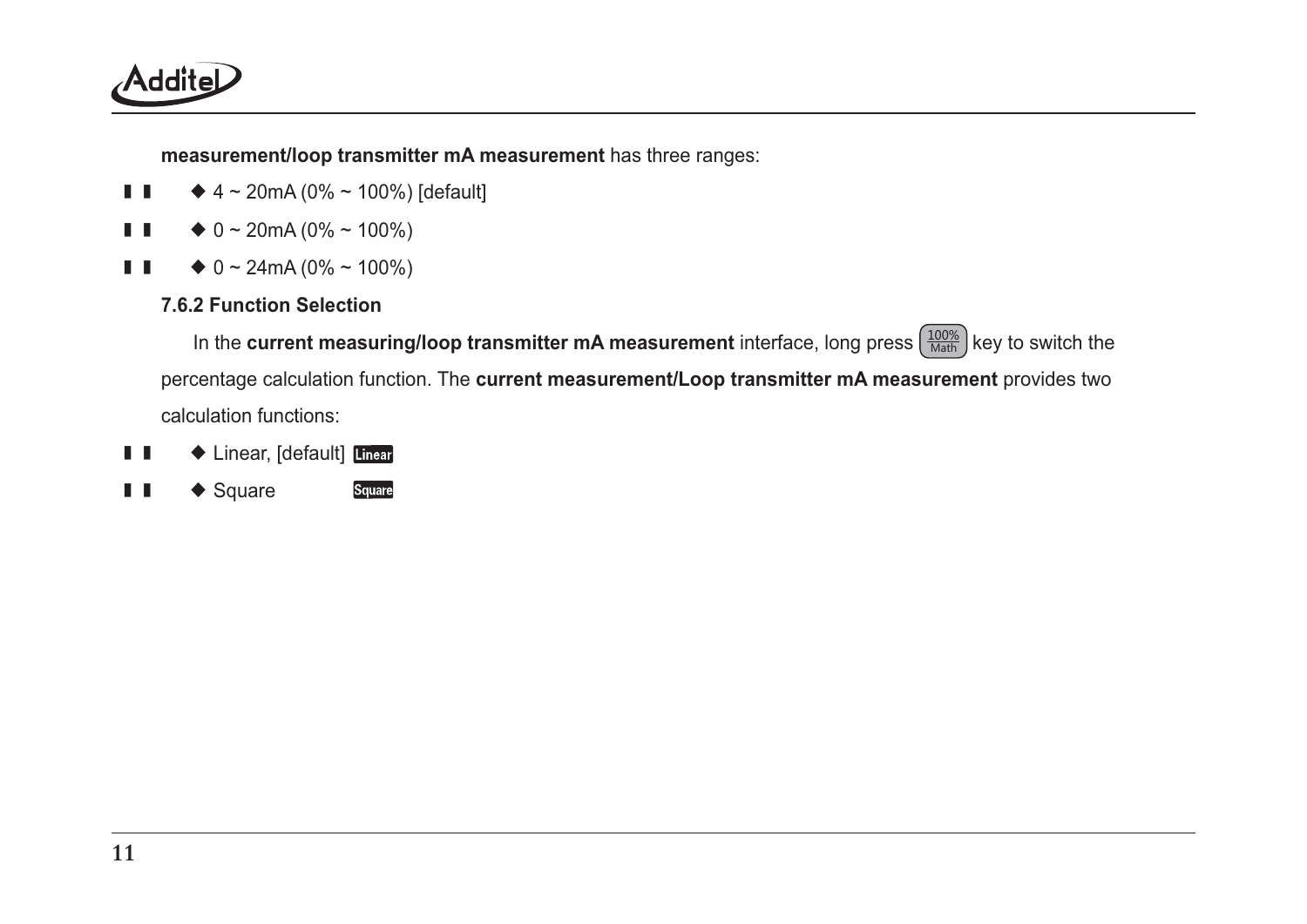

#### **8. Menu Operation**

#### **8.1 Menu Structure**

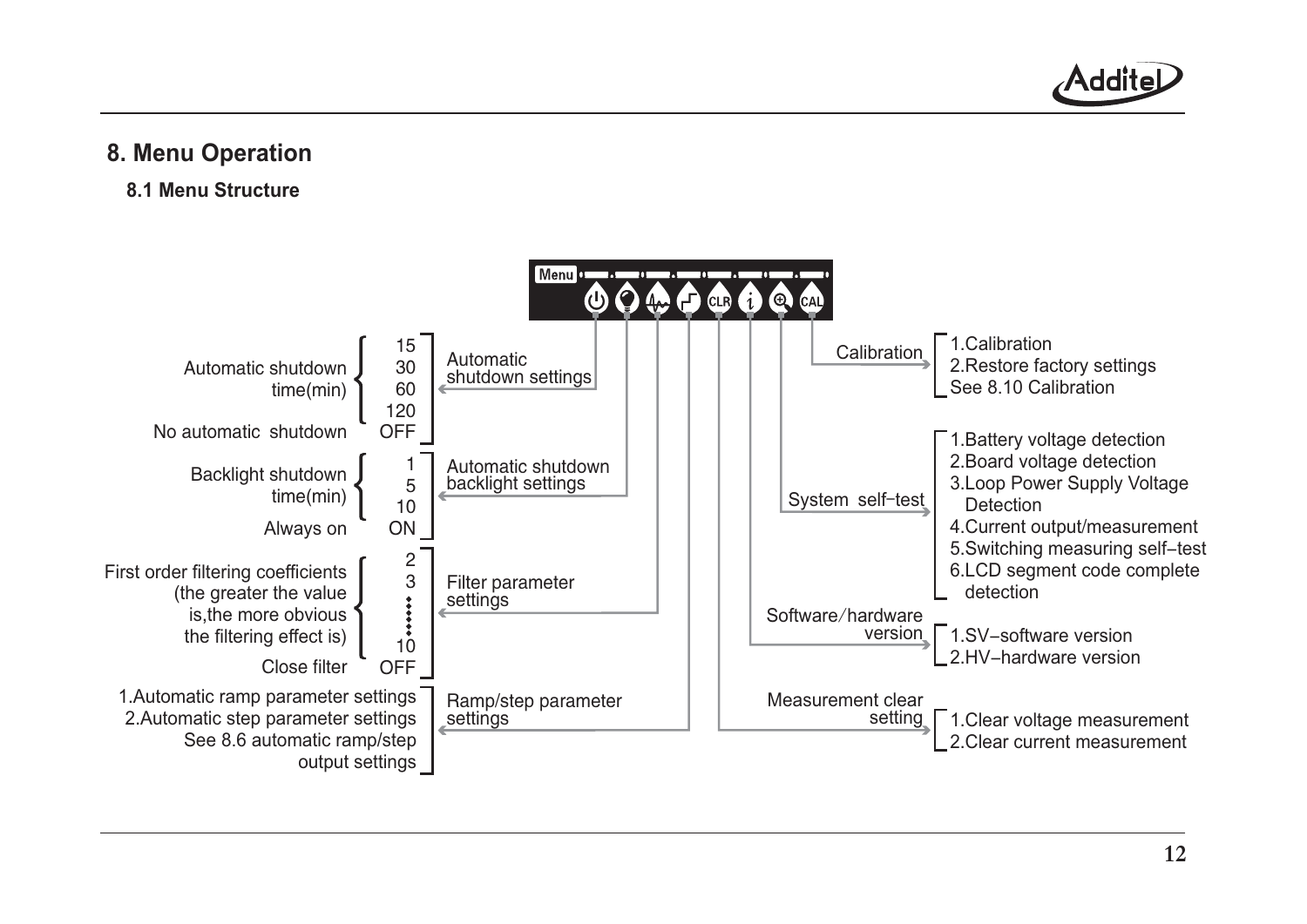

#### **8.2 Menu Operation**

#### **8. 2.1 Enter/Return to menu**

In the measurement/output display interface, long press [ <sup>Mode</sup> ] key to enter the settings menu.

In any menu button, you can press  $(\mathcal{D})$  key to return to the previous short menu until you exit.

#### **8.2.2 Switch Menu Items**

In the menu interface, you can press $(^\mathtt{Auto}|\mathop{\mathrm{or}}\nolimits|\mathop{\mathrm{Q}}\nolimits\ast)$  to toggle the items along the menu bar:

#### Menu D めの

#### **8.2.3 Modify Setting Menu Parameter**

You can press  $\Rightarrow$  or  $\Rightarrow$  to switch the setup parameters of current menu.

#### **8.2.3 Data Entry**



- --Cancel data input
- Auto-- $\hat{V}$ ) Move the cursor left/right
	- Increase/decrease by 1

#### **8.3 Auto Shutdown Setting**

In the automatic  $\frac{\text{Mean of area}}{\text{A}}$  shutdown menu, press  $\Rightarrow$  or  $\Rightarrow$  to select auto shutdown time, 15/30/

60/120 minutes are optional, or OFF (no auto shutdown).

#### **8.4 Automatic Shutdown Backlight Setting**

 $M$ enu $\overline{a}$  and  $\overline{a}$  and  $\overline{a}$  and  $\overline{a}$ In the auto  $\Box$ 

--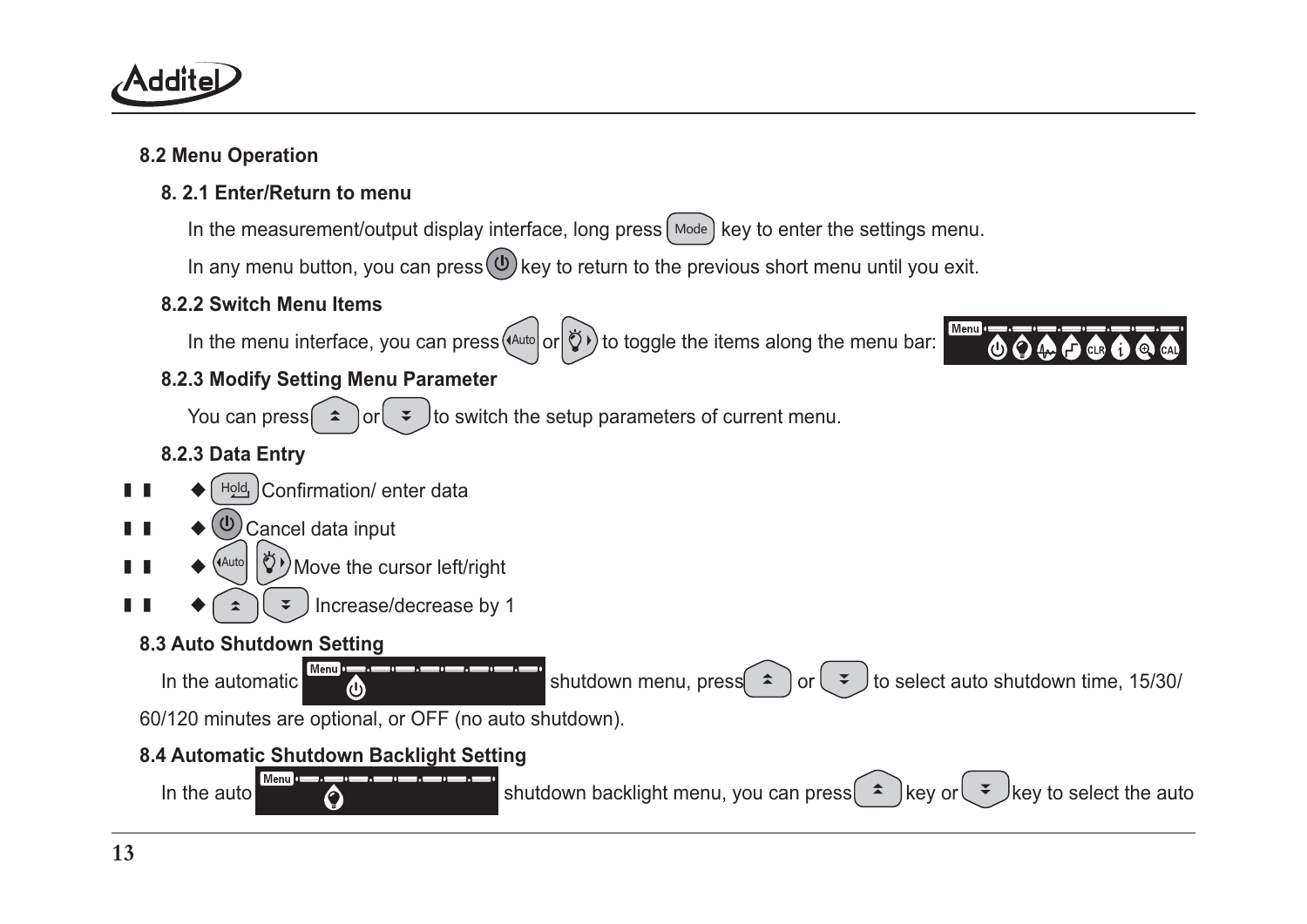

backlight shutdown t time, 1/5/10 minutes are optional, or ON (the backlight is always on).

#### **8.5 Measurement Filter Parameter Setting**

Menu D In the filter adjustment menu  $\frac{1}{\sqrt{2}}$  is the measurement is voltage, current or loop transmitter current, the filter coefficients will be displayed directly. If there are other items, you can press $\mid$  Mode  $\mid$  key to switch between measurement items.

Press  $\binom{1}{x}$  key or  $\binom{1}{x}$  key to select first order filtering coefficients, 2...10 are optional (the larger the value, the more obvious the filtering effect) or OFF (no filter).

#### **8.6 Automatic Ramp/Step Output Setting**

#### **8.6.1 Ramp/Step switch**

In the **automatic ramp/step setup** menu press| Mode |key or (4Auto| |ζঁ) ) key to switch between **automatic ramp output setting and automatic step output setting.** 

#### **8.6.2 Ramp Direction Setting**

In the **automatic ramp/step setting** menu press $\left(\frac{100\%}{\text{Math}}\right)$ to set **automatic ramp/step direction**.

This icon  $\blacksquare$   $\blacksquare$   $\blacksquare$  means the direction is 0%  $\rightarrow$ 100% →0% or 100% →0% →100%, and  $\blacksquare$   $\blacksquare$  means the 0% →100% or  $100\% \rightarrow 0\%$ .

#### **8.6.3 Ramp/Step Time Setting**

In automatic ramp/step setting menu press $\mid$  Hold,  $\mid$  key to enter the time setting.  $\mid$  Press $($ tauto $\mid\mid$   $\mathbb{Q}$   $\rangle$  key to move the cursor and press key to increase or decrease by 1 second.By pressing the key again will confirm the entry or Hold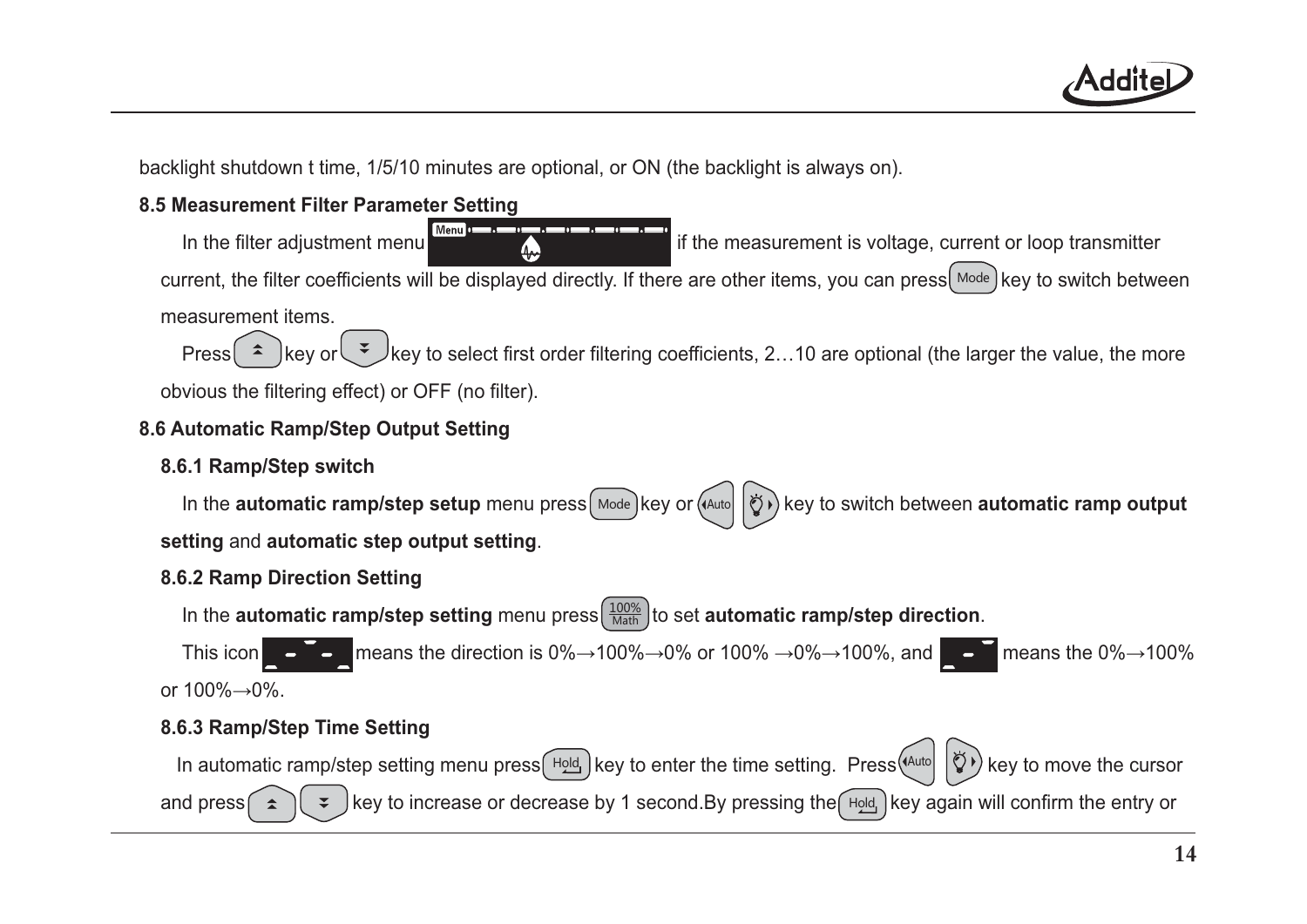

 $pres(\theta)$  key to cancel the entry.

#### **8.7 Clear Menu Setting**

Menu **Dengton** In the clear setting menu  $\frac{1}{\sqrt{c_{LR}}}$  , in the voltage measurement clear or current measurement clear menu, you can press ال<sup>طوا</sup> ) key to preform clear operation, the cleared measurement value will be observed in the main display interface.

#### **8.8 Software/hardware Version**

In the software/hardware version browse menu  $\begin{bmatrix} 1 & 1 \\ 1 & 1 \end{bmatrix}$ , main display area  $\begin{bmatrix} 1 & 1 \\ 1 & 1 \end{bmatrix}$  indicates that the software version is 1-01, sub display area  $\frac{1}{2}$  indicates the hardware version is 1-01.

#### **8.9 Self-test**

#### **8.9.1 Self-test Description**

When performing self-test, you will need to short the electrical measuring port. Self Test menu item contains the following self-tests: supply voltage detection, system voltage detection, loop power/voltage measurement self-test, current output/current measurement self-test, switch measurement self-test, and LCD test.

#### **8.9.2 Self-test Item Switch**



detection, system voltage detection, etc.).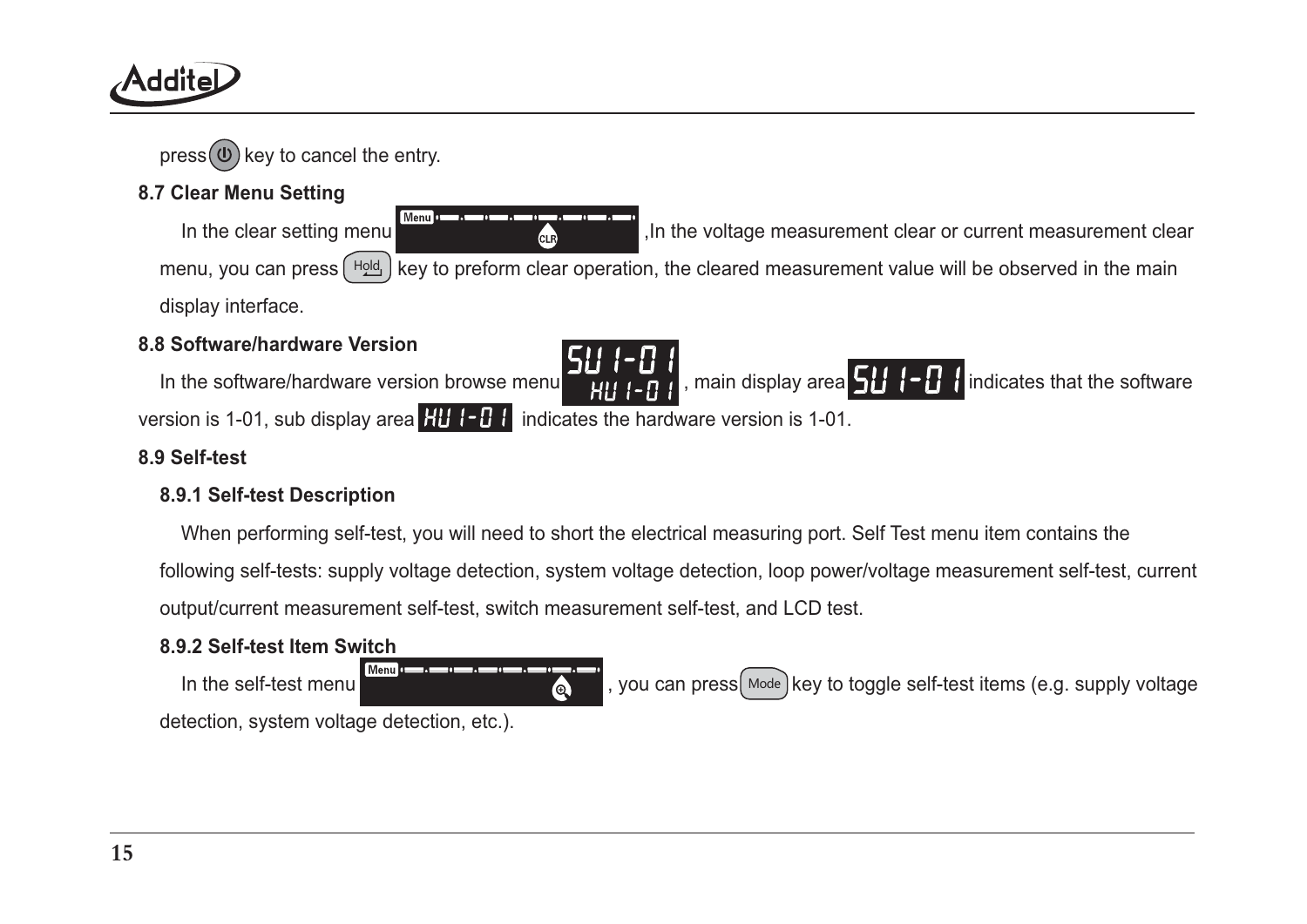

## **8.9.3 Self-test Item Description**

| <b>Test Item</b>                                           | <b>Interface Schematic</b>              | <b>Range</b>                                                  | <b>Notes</b>                                                                                                                                                                                            |
|------------------------------------------------------------|-----------------------------------------|---------------------------------------------------------------|---------------------------------------------------------------------------------------------------------------------------------------------------------------------------------------------------------|
| Supply voltage detection                                   | $\circledcirc$<br>间<br>85'<br>$\bullet$ | Supply voltage: $6V \sim 10V$                                 | a. If the power is supplied only by<br>the battery, the displayed voltage<br>will be the battery voltage<br>b. If you insert the power adapter,<br>the displayed voltage will be the<br>adapter voltage |
| <b>System Power Detection</b>                              | $\circledcirc$<br>ףכב<br>488            | a.3.3V Voltage: 3.2V ~ 3.4V<br>b.5V Voltage: $4.8V \sim 5.2V$ |                                                                                                                                                                                                         |
| Loop supply voltage /voltage<br>measurement self-test      | $\mathbb{Q}^\bullet$<br>224 IN          | 22V~25V                                                       | If the range is exceeded additional<br>troubleshooting or calibration may<br>be required.                                                                                                               |
| <b>Current Output/Current</b><br>Measurement Self test-4mA | $\widehat{\mathbb{R}}$<br>(m)           | $3.9mA - 4.1mA$                                               | If the range is exceeded<br>calibration is required.                                                                                                                                                    |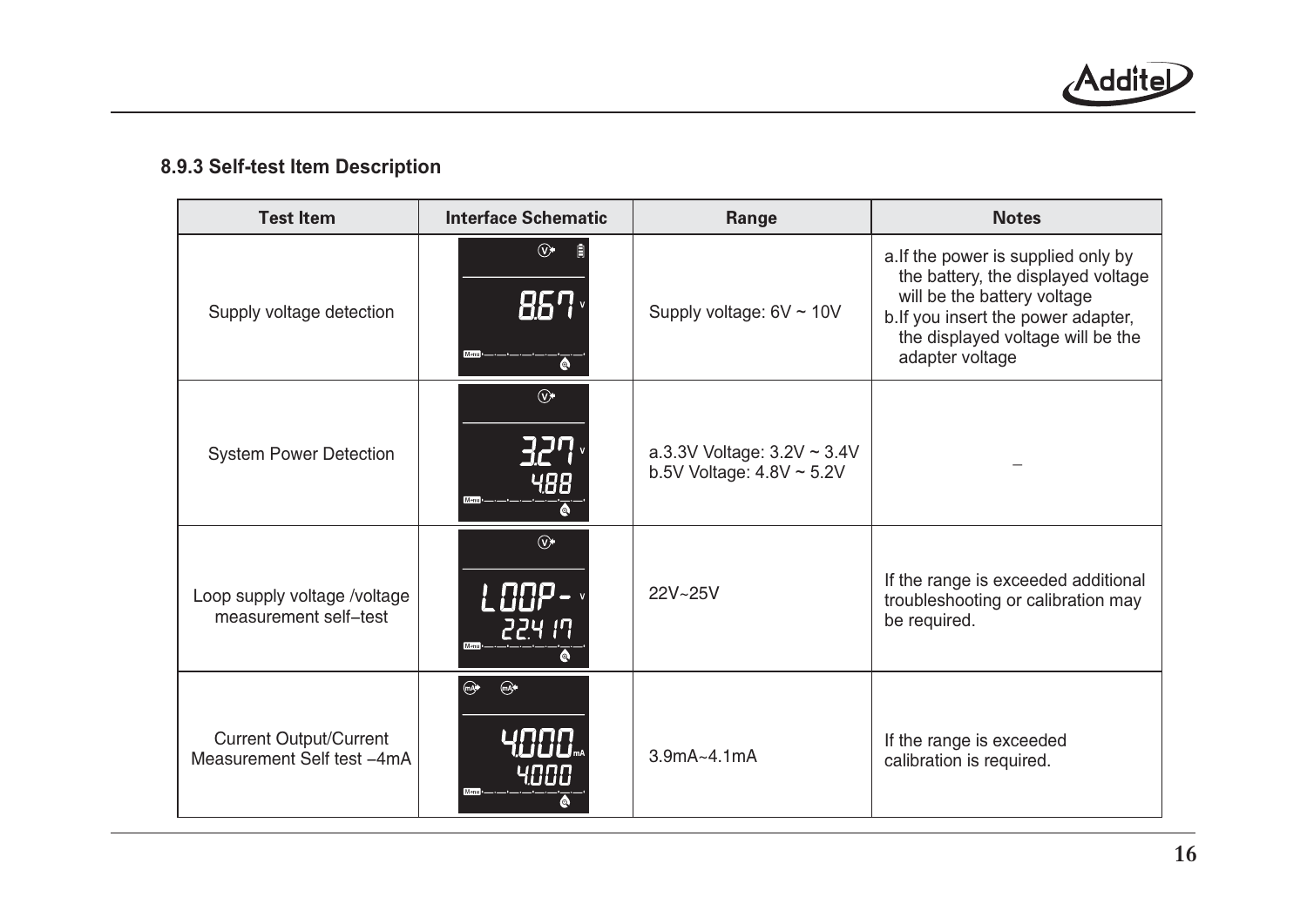

| <b>Current Output/Current</b><br>Measurement Self test -20mA | $\widehat{\mathbb{M}}$<br>$\bigoplus$<br>Menu<br>Q | 19.9mA~20.1 mA                          | If the range is exceeded<br>calibration is required. |
|--------------------------------------------------------------|----------------------------------------------------|-----------------------------------------|------------------------------------------------------|
| Switch measurement self-<br>test - OPEN                      | $\odot$                                            | The main display area<br>displays OPEN  |                                                      |
| Switch measurement<br>self-test - CLOSE                      | $\bigodot\!\!\!\blacktriangleleft$<br>CLOSE<br>Q)  | The main display area<br>displays CLOSE |                                                      |
| <b>LCD Detection</b>                                         |                                                    | All pixels will illuminate              |                                                      |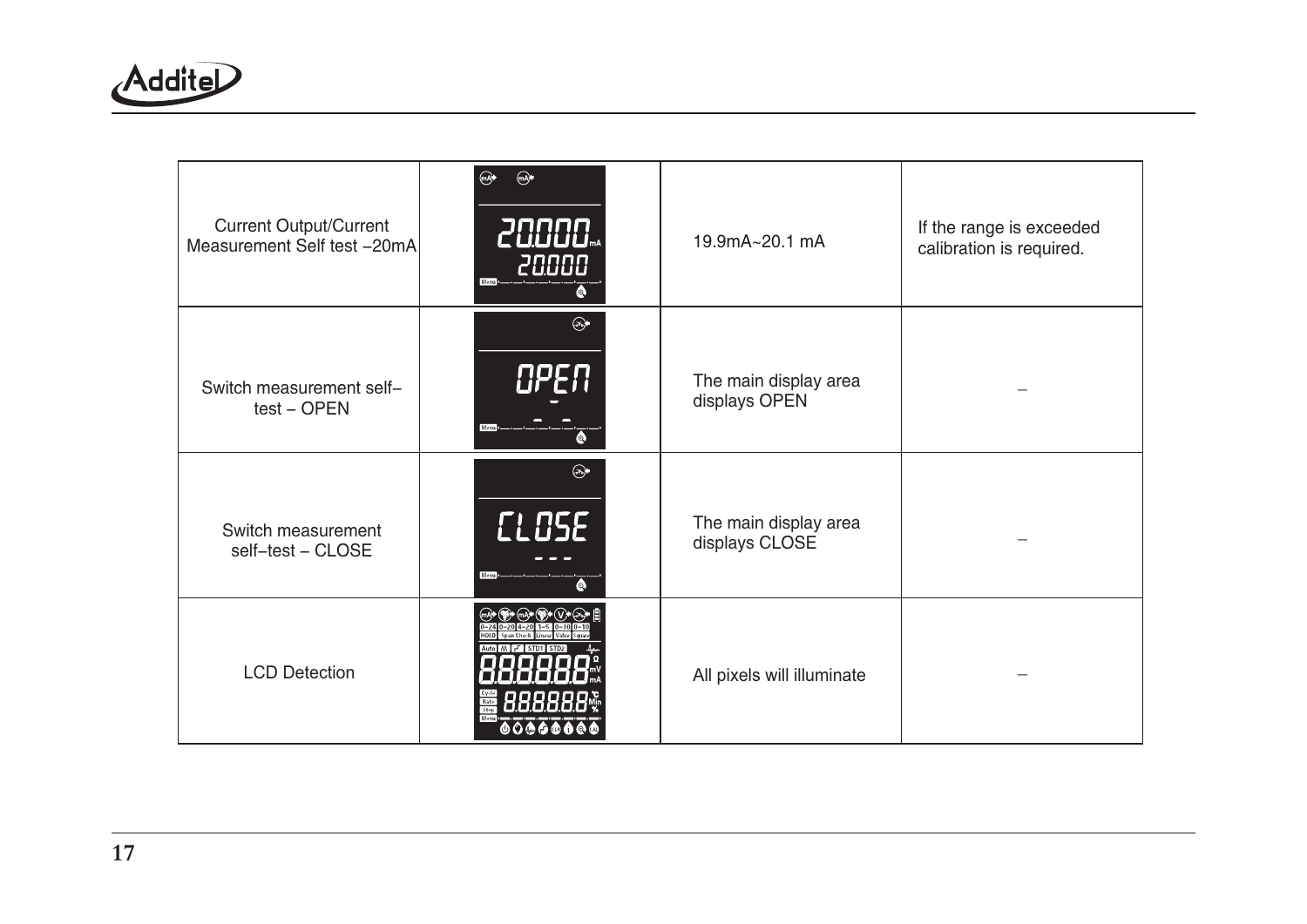

#### **8.10 Calibration**

We recommend your calibration standards to be at least four times more accurate than the ADT210.

#### **8.10.1 Calibration Condition**

Note: Ensure the following critera are meet during the calibration:

- -◆Ambient temperature 20<sup>°</sup>C ± 2<sup>°</sup>C; relative humidity 45%-75%; atmospheric pressure 86kPa-106kPa.
- -◆Allow at least a 15 min warmup time for the ADT210.

#### **8.10.2 Calibration Item**

ADT210 2-point calibration:

- -◆Voltage measurement: calibration points are 0 and 30V
- -◆Current measurement: calibration point are 4 and 20mA
- -◆ Current output: calibration point are 4 and 20mA

#### **8.10.3 Calibration Process**

- 1) Select the calibration menu, you can press Hold J key, and enter the password "310" and
- press $\left(\begin{array}{c}\right. \texttt{Hold}\end{array}\right]$ key to confirm.
	- 2) Press [ Mode ] key to toggle between **calibration items**(the first screen is default to **current output calibration item**).
		- to browse the calibration data, and toggle between calibration points. 100% Math
	- 4) Press ( Hold, ) to enter the calibration value.
- -**■ ◆ Current output calibration**: enter the value displayed by the current calibrator by pressing Hold, key to confirm entry or pressing  $(\Phi)$  key to cancel the entry.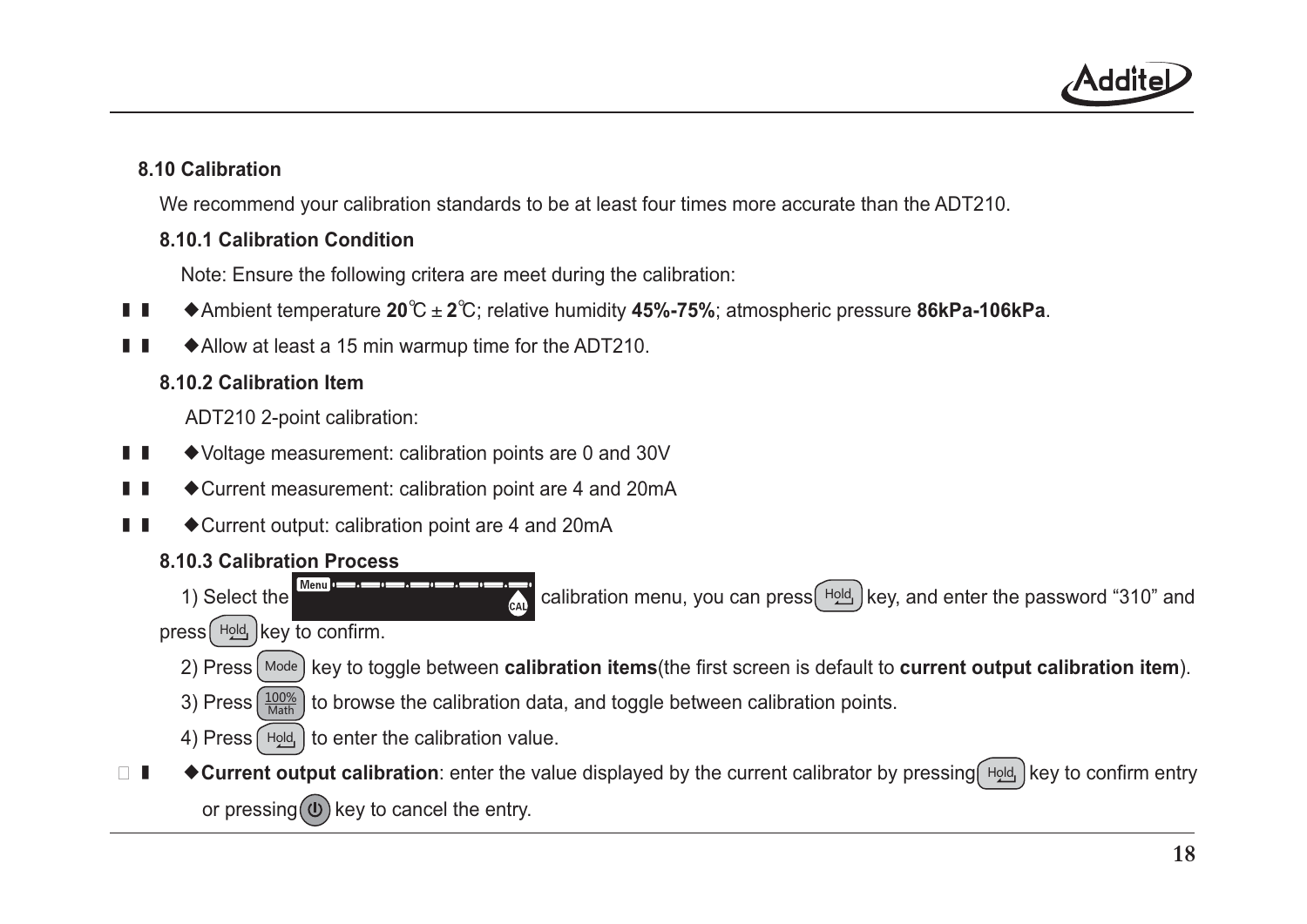

- ◆ Current measurement/voltage measurement calibration: When sourcing the standard value press the  $\lfloor \frac{Hold}{H} \rfloor$  key n n to confirm the entry or press  $(\theta)$  key to cancel the entry.
	- 5) Press $\left(\frac{100\%}{\mathsf{Math}}\right)$  to switch to the next calibration point, repeat step 4).
	- **8.10.4 Restore Factory Calibration Data**
		- **Note:** when restoring factory calibration data, all other settings parameters will be reset to factory settings.

Select the **calibration of the calibration** menu, you can press <sup>Hold</sup> to enter, and enter password "310". Press Hold key to confirm, the system will reboot.

## **9 Specification**

#### **9.1 Main Specification**

- ◆Specifications are based on 1 year and an environmental temperature of 10°C to 30°C .
- ◆Temperature coefficient: -10°C~10°C and 30°C~50°C: ±0.005%FS/°C

#### **9.1.1 DC Voltage Measurement**

- ◆Range:0~30V
- ◆Resolution:1mV
- $\Box$  $\blacksquare$   $\blacklozenge$  Input impedance: 1MΩ
- -■ ◆ Accuracy:ADT209:  $\pm$ (0. 03%RD + 2mV) ADT210:  $\pm$ (0.01%RD + 2mV)

#### **9.1.2 DC mA Measurement /Loop Transmitter Current Measurement**

- $\Box$  $\blacksquare$   $\blacklozenge$  Range:0~24mA
- - $\blacksquare$   $\blacklozenge$  Resolution: 1µA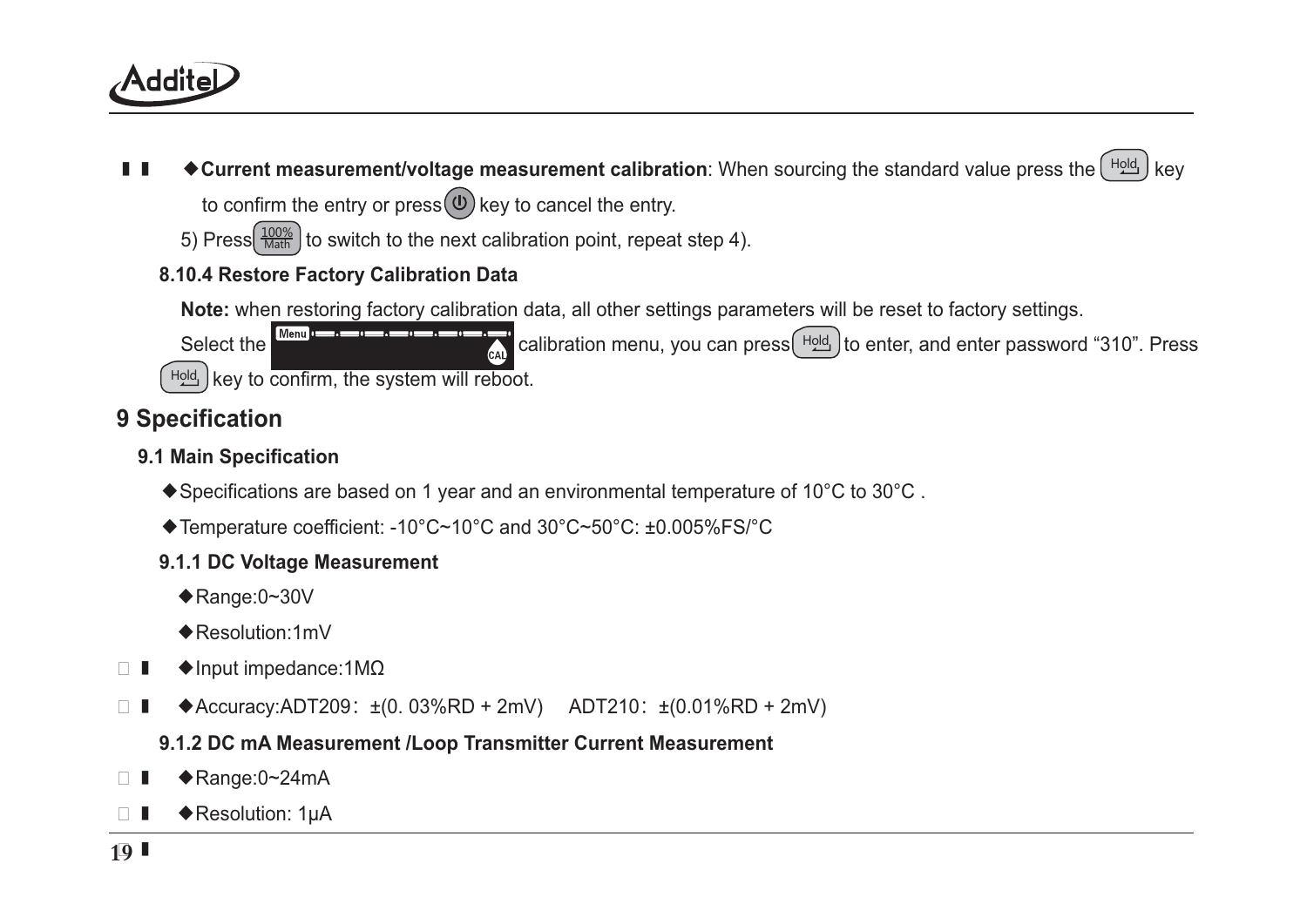

- -**Accuracy: ADT209:**  $\pm (0.03\%RD + 2\mu A)$  ADT210:  $\pm (0.01\%RD + 2\mu A)$
- $\Box$  $\blacksquare$   $\blacklozenge$  Loop transmitter current measurement: maximum load 700Ω

#### **9.1.3 Source/Sink DC Current Output**

- - $\blacksquare$   $\blacklozenge$  Range: 0~24mA
- - $\blacksquare$   $\blacklozenge$  Resolution:1µA
- - $\blacksquare$  ◆ Accuracy: ADT209:  $\pm$ (0. 03%RD + 2μA)  $\thickspace$  ADT210:  $\pm$ (0.01%RD+2μA)
- $\Box$ ■ ◆ Source mode:Maximum load 700Ω/20mA
- $\Box$ ■ ◆ Sink mode: External loop voltage nominal 24V, maximum 30V, minimum 12V
	- **9.1.4 Mechanical /Live Switch Measurement**
- $\Box$  $\blacksquare$   $\blacklozenge$  Equipment:
	- \* Input impedance: greater than 500MΩ
- -■ ◆ Charged:
	- \* Input impedance: greater than 500MΩ
	- \* Trigger level: low <0.3V, high> 2V

#### **9.2 General Specifications**

- $\Box$ Pressure: Maximum voltage between any terminals and ground or between any two terminals:30V ◆
- $\Box$ ◆ Storage Temperature: -20 °C ~ 70 °C
- $\Box$ ◆ Operating Temperature: -10℃ ~ 50℃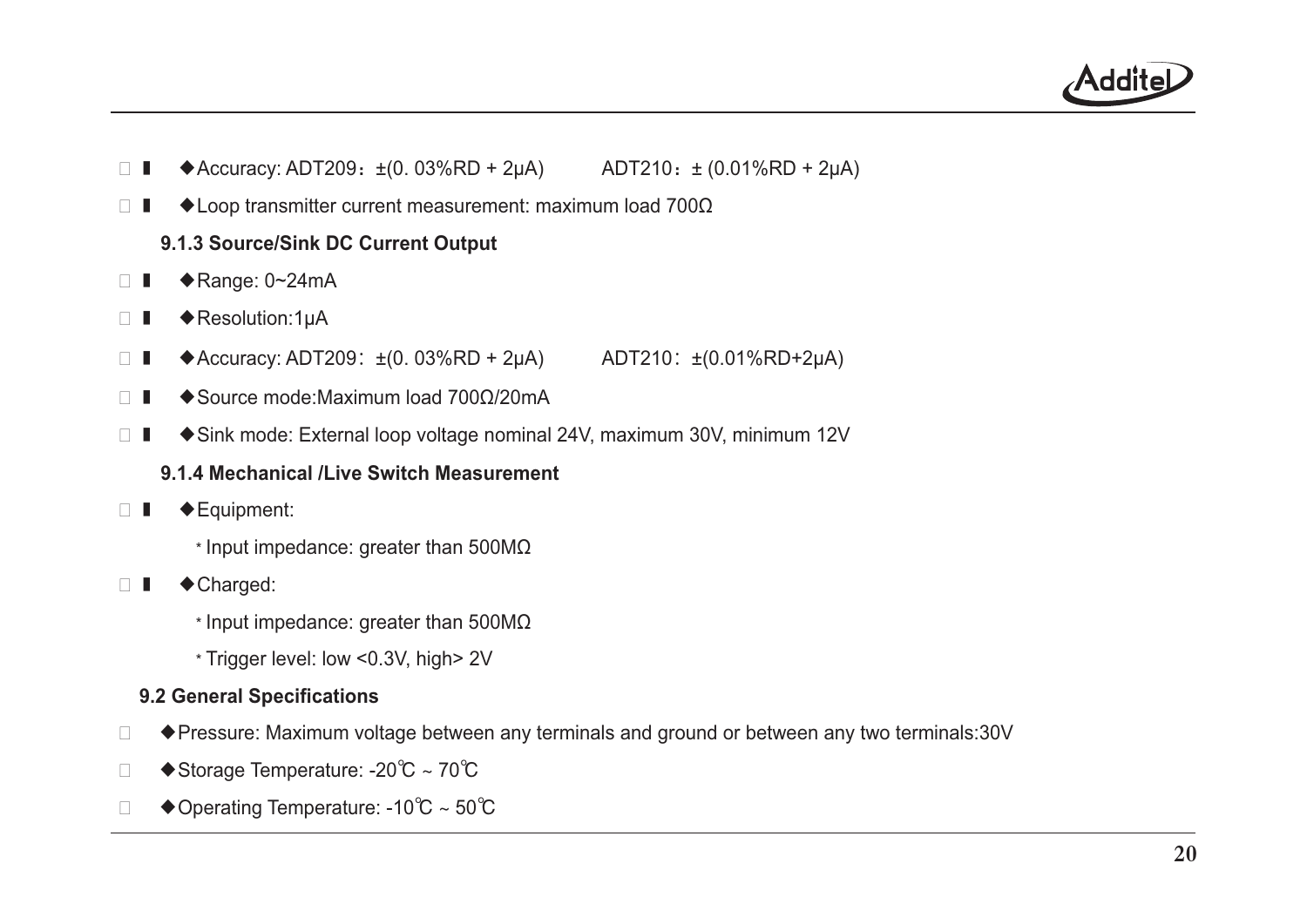

- $\Box$ ◆ Relative Humidity:
	- \* 95%/30℃
	- \* 75%/40℃
	- \* 45%/50℃
- $\Box$ ◆ Operating altitude: Maximum 3000m
- $\Box$ ◆ Vibration Shock:
	- \* Random 2g, 5 to 500Hz
	- \* 1m drop
- $\Box$ Power Requirements: A 9V alkaline battery (ANSI/NEDA 1604A or IEC6LR61) or standard DC9V adapter ◆
- $\Box$ ◆ Battery Life:
	- \* Output mode:18 hours(12mA /500Ω)
	- \* Measurement mode:50 hours
	- ◆Dimensions: 163mm(L) × 83mm(W) × 41mm(H) (with holster)
- $\Box$ ◆Weight: 350g (with holster)
- $\Box$ ◆ Protection class: IP54
- $\Box$ ◆ Certification: CE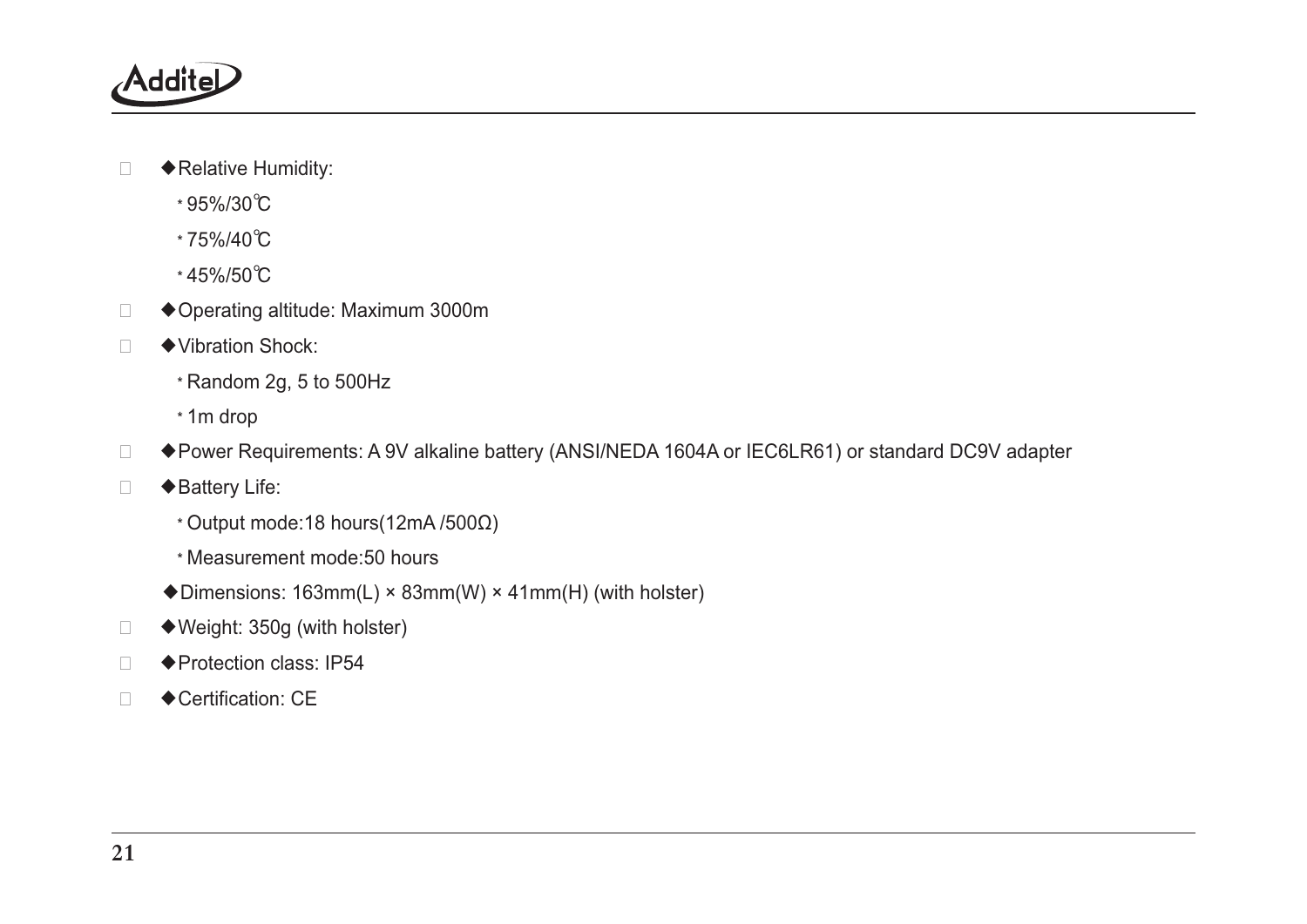

#### **10. Replace the battery**

#### **Warming:**

◆To avoid false readings, the battery should be replaced immediately when the display indicates that the battery is low or does not start properly

◆Use a 9V alkaline battery (ANSI/NEDA 1604A or IEC6LR61)

#### **Battery replacement:**

- 1) Disconnect test lead from the input signal;
- 2) Long press  $(\mathbb{U})$  key to turn off the calibrator
- 3) Remove the protective cover;
- 4) Open the battery door behind the calibrator;
- 5) Remove the battery;
- 6) Insert the replacement battery to make sure the battery polarity is correct;
- 7) Replace the battery door and determine that the batteries are in place;
- 8) Place the calibrator into the leather.



10.1 Replace the battery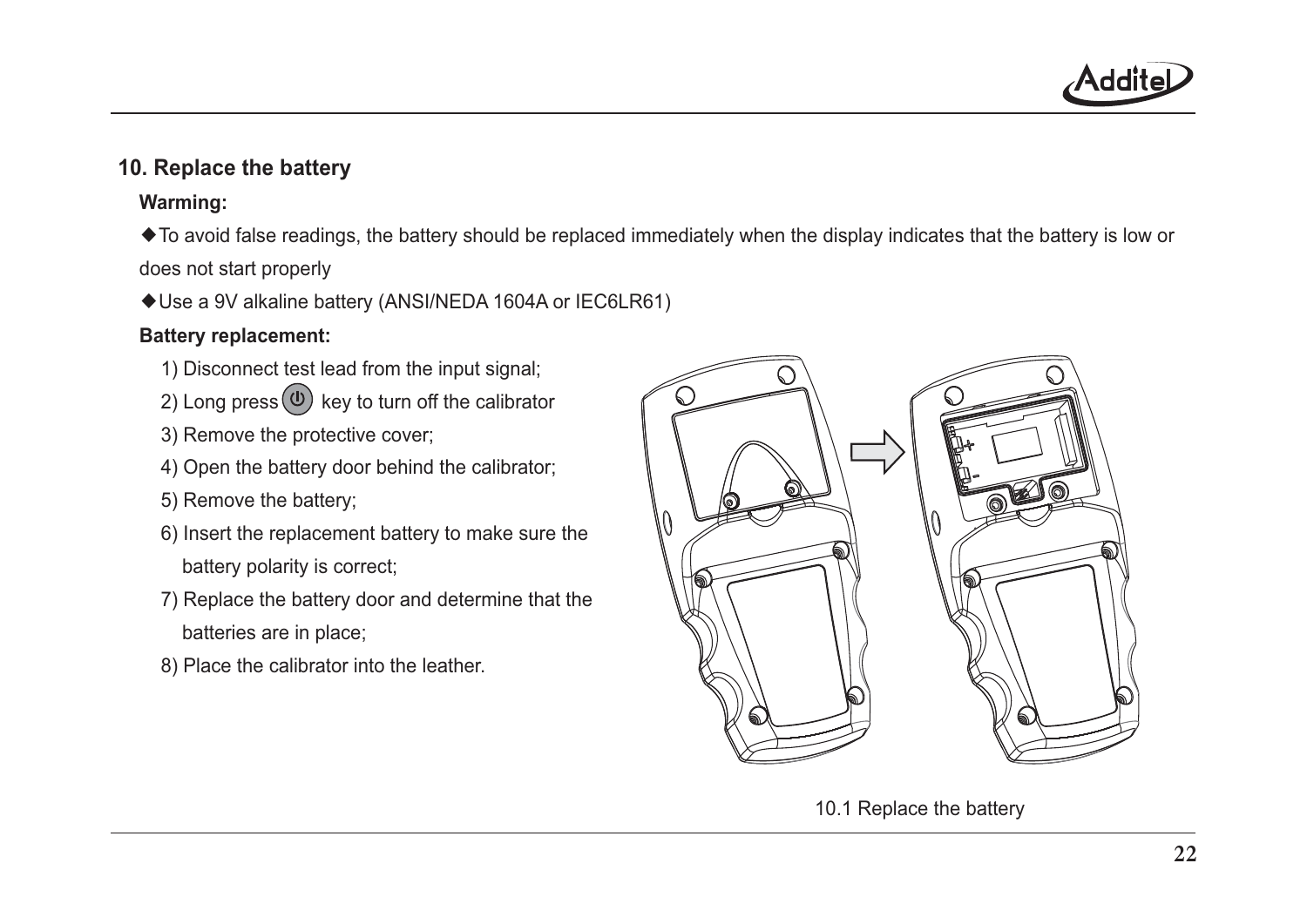

#### **11. Manufacturer Information**

Additel Corporation 2900 Saturn St #BBrea, CA 92821, USA Phone: 714-998-6899Email: <u>service@additel.com</u> Website: www.additel.com